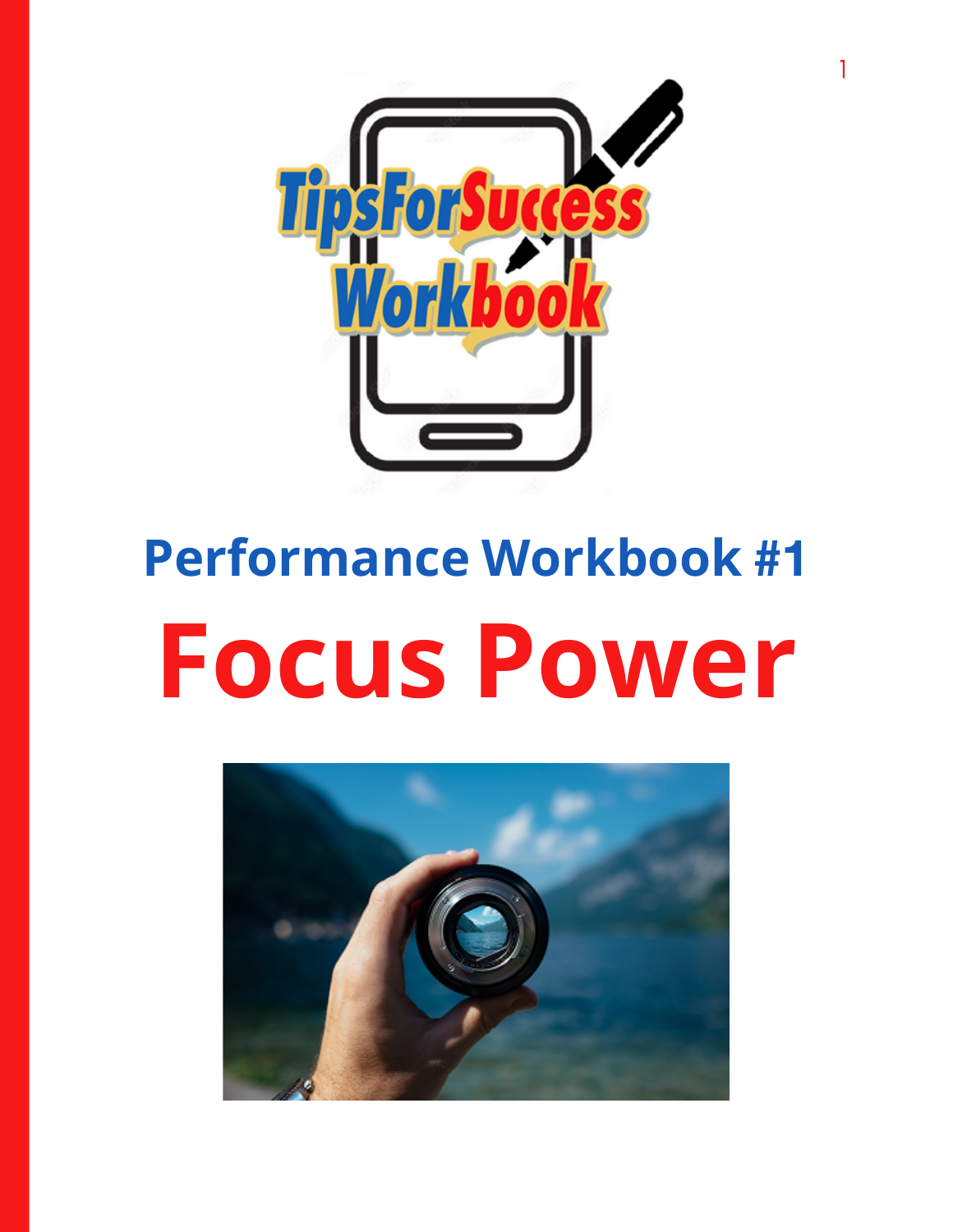### **Welcome**

#### THE PURPOSE OF THIS WORKBOOK

To help you master the performance skill of focusing your attention, at will. In other words, to help you do what you are doing when you are doing it . . . all the time.

#### WHAT IS FOCUS?

You concentrate 100% of your attention on what you are doing when you are doing it. You are not distracted by the past, by the future or by useless thoughts. You are interested and aware of everything that is going on right now.

As a result of this simple but powerful skill, you perform your job and live your life at your best level. You have more power and you are happier.

#### INSTRUCTIONS

1. The workbook includes several steps that require you write down your thoughts, exercise results and plans. If you like, you can print a copy of the workbook to write down your answers.

2. Go through the workbook and do each step OR skip around and try the steps that interest you.

3. Once you notice improvements, try all of the steps.

4. Repeat the steps that work best for you until your focus reaches a powerful new level. Make it a new lifetime performance skill to help you succeed.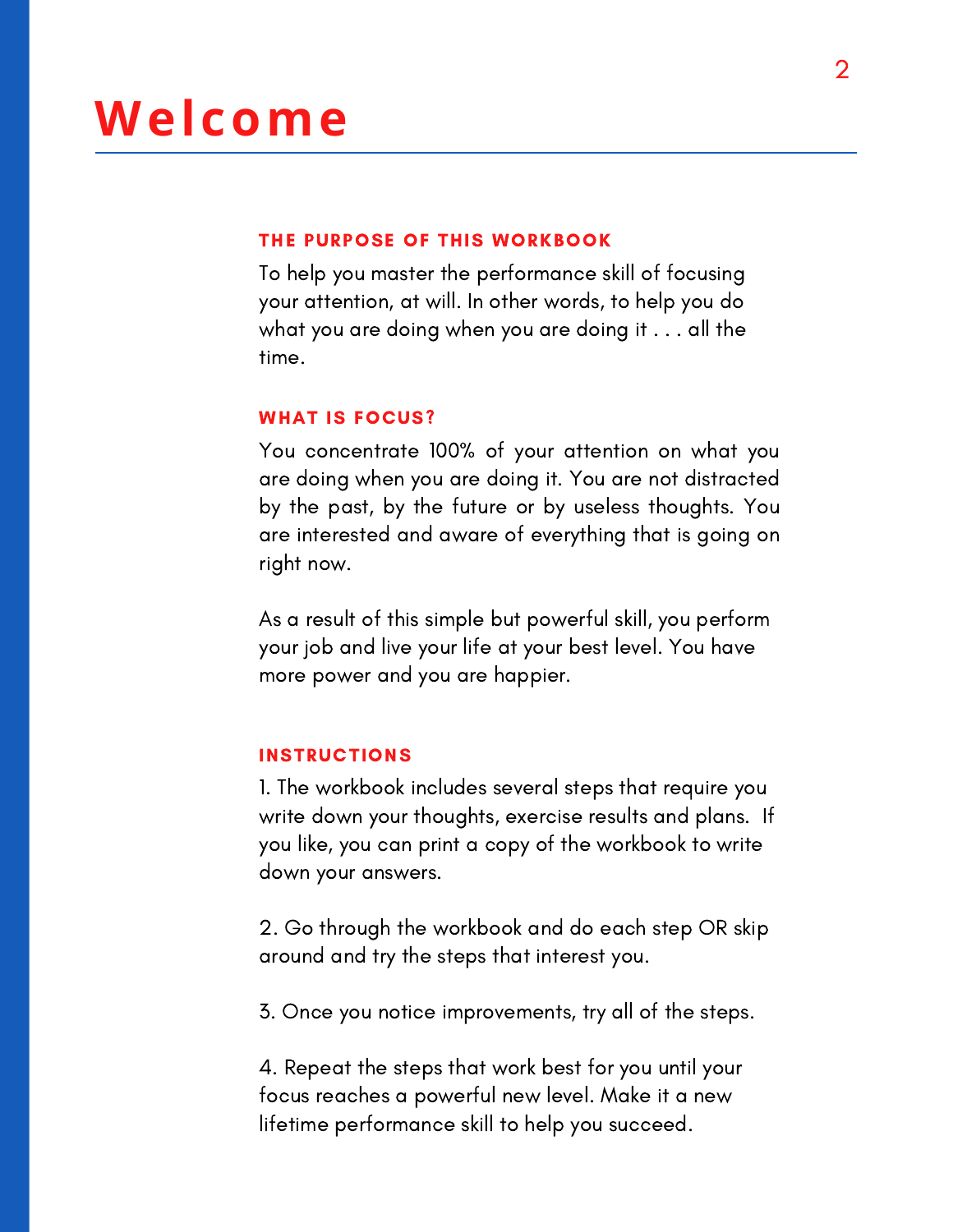### **Contents**

| <b>READ "FOCUS POWER" PARTS ONE AND TWO</b> | 4  |
|---------------------------------------------|----|
| <b>YOUR NEEDS AND WANTS</b>                 | 5  |
| <b>SELF-ASSESSMENT TEST</b>                 | 6  |
| <b>FIVE THINKING EXERCISES</b>              | 8  |
| <b>FOUR FOCUS EXERCISES</b>                 | 14 |
| <b>THREE SKETCHES</b>                       | 18 |
| <b>10 ACTION STEPS</b>                      | 21 |
| <b>CREATE YOUR ACTION PLAN</b>              | 25 |
| <b>SIX ACTION PLAN QUESTIONS</b>            | 26 |
| <b>15-DAY FOCUS CHALLENGE</b>               | 27 |
| <b>KEEP A FOCUS JOURNAL</b>                 | 28 |
| <b>WORKBOOK FEEDBACK</b>                    | 30 |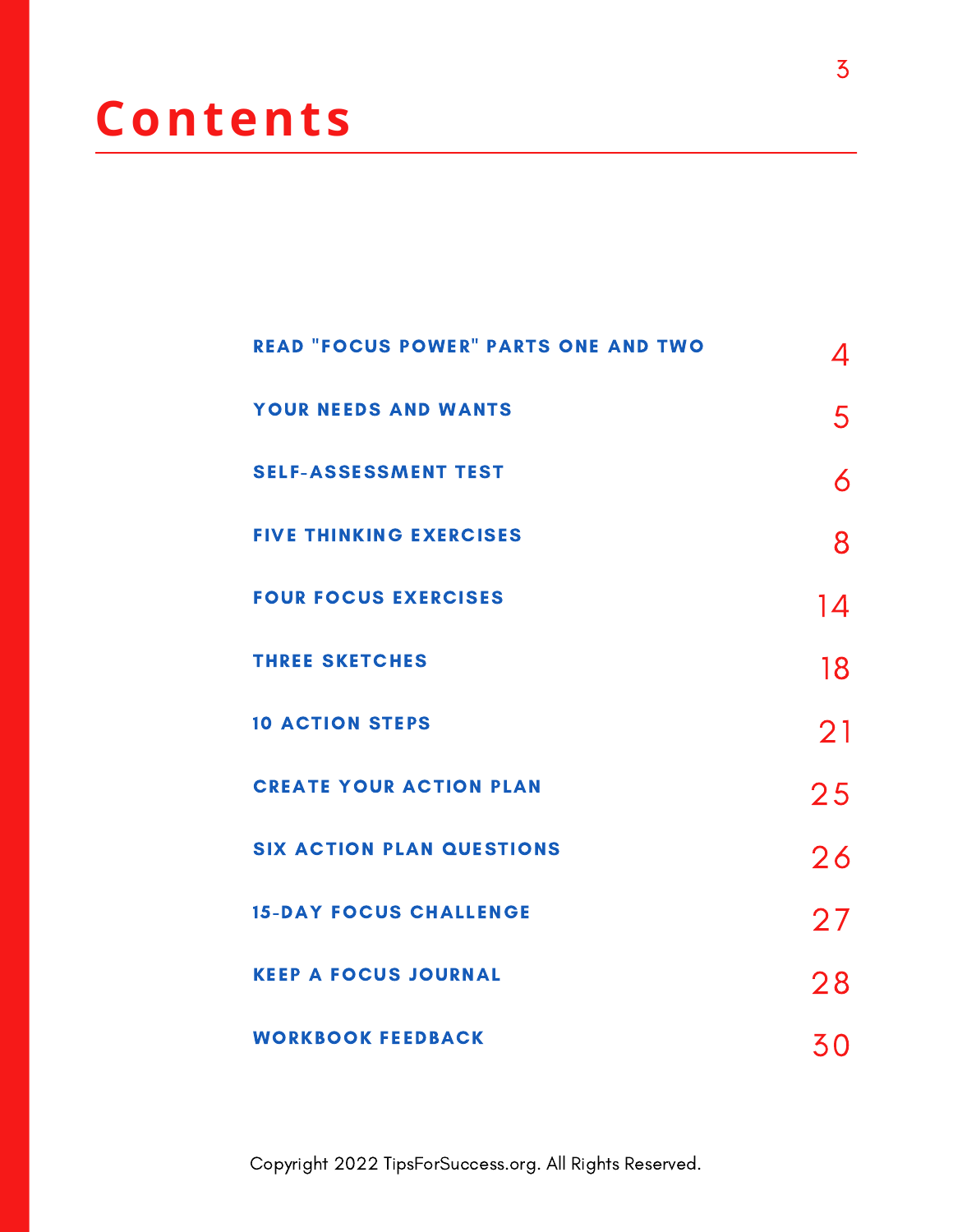### <span id="page-3-0"></span>**Read "Focus Power" Parts One and Two**

You have probably read "Focus Power" Part One. If not, please read it by clicking the box below or go to [tipsforsuccess.org/focus-power.](https://tipsforsuccess.org/focus-power)

"Focus Power" Part Two is a new article that includes more information and examples, such as

- Why getting focused is not always easy
- Ten barriers to focusing
- How being focused increases your income

Go to **[tipsforsuccess.org/focus-power-part-two](https://tipsforsuccess.org/focus-power-part-two)** or click the box below.

### ["FOCUS](https://tipsforsuccess.org/focus-power) POWER" PART ONE [CLICK](https://tipsforsuccess.org/happiness-is-power) TO READ

#### [CLICK](https://tipsforsuccess.org/happiness-is-power) TO READ

["FOCUS](https://tipsforsuccess.org/focus-power-part-two) POWER" PART TWO

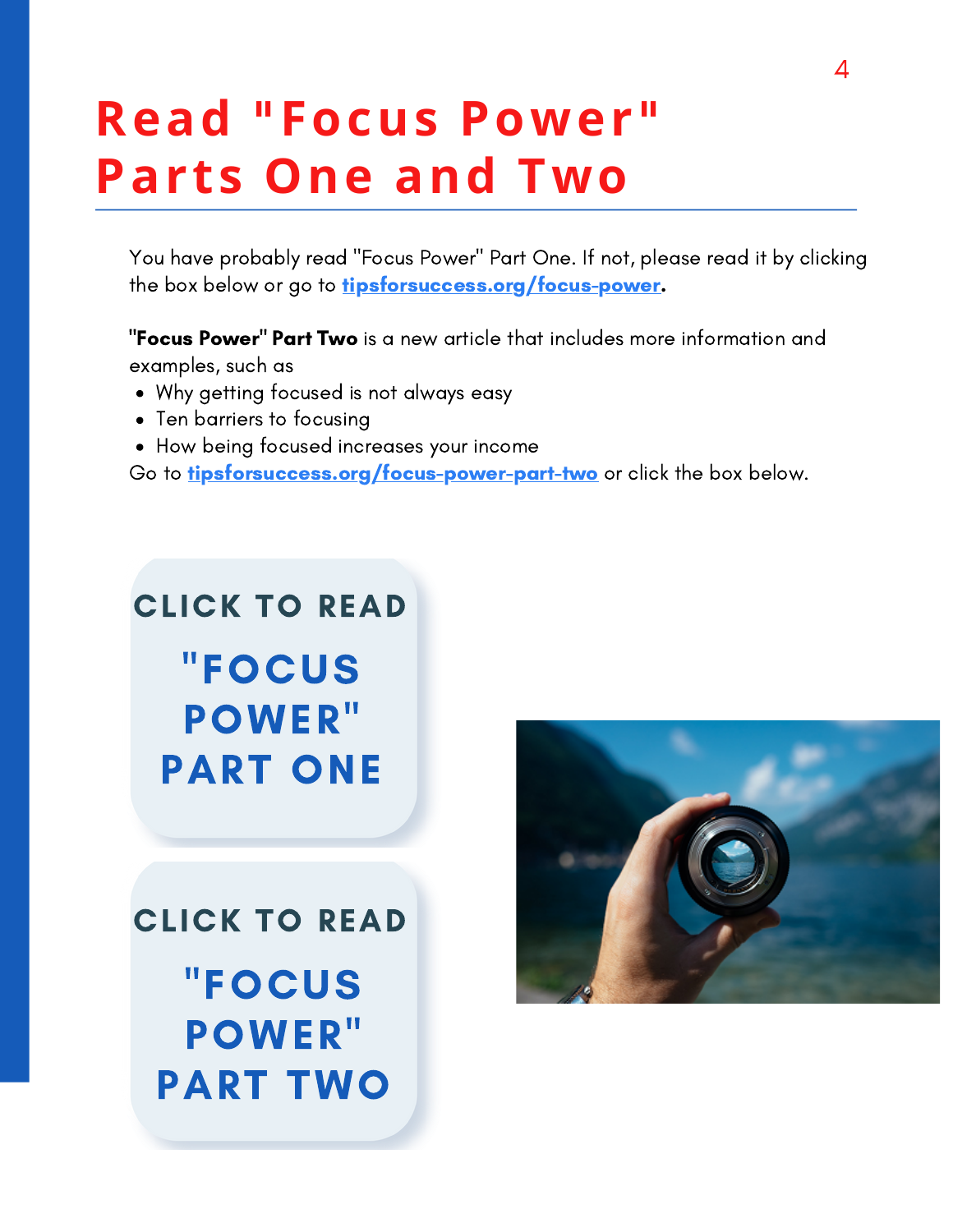# <span id="page-4-0"></span>**Your Needs and Wants**

If you do what you're doing when you're doing it, what improvements would you want?

In the boxes below, list three or more improvements you hope to get by mastering this performance skill.

Examples:

- Figure out a difficult and confusing problem with our marketing.
- Make my prospective new client feel completely understood.
- Improve my relationship with my son by listening to him with all of my attention
- Find joy while driving in traffic.
- Train my assistant to be the best assistant I've ever had.
- Improve my golf game.

| Example #1 |  |  |
|------------|--|--|
|            |  |  |
|            |  |  |
|            |  |  |
|            |  |  |
| Example #2 |  |  |
|            |  |  |

Example #3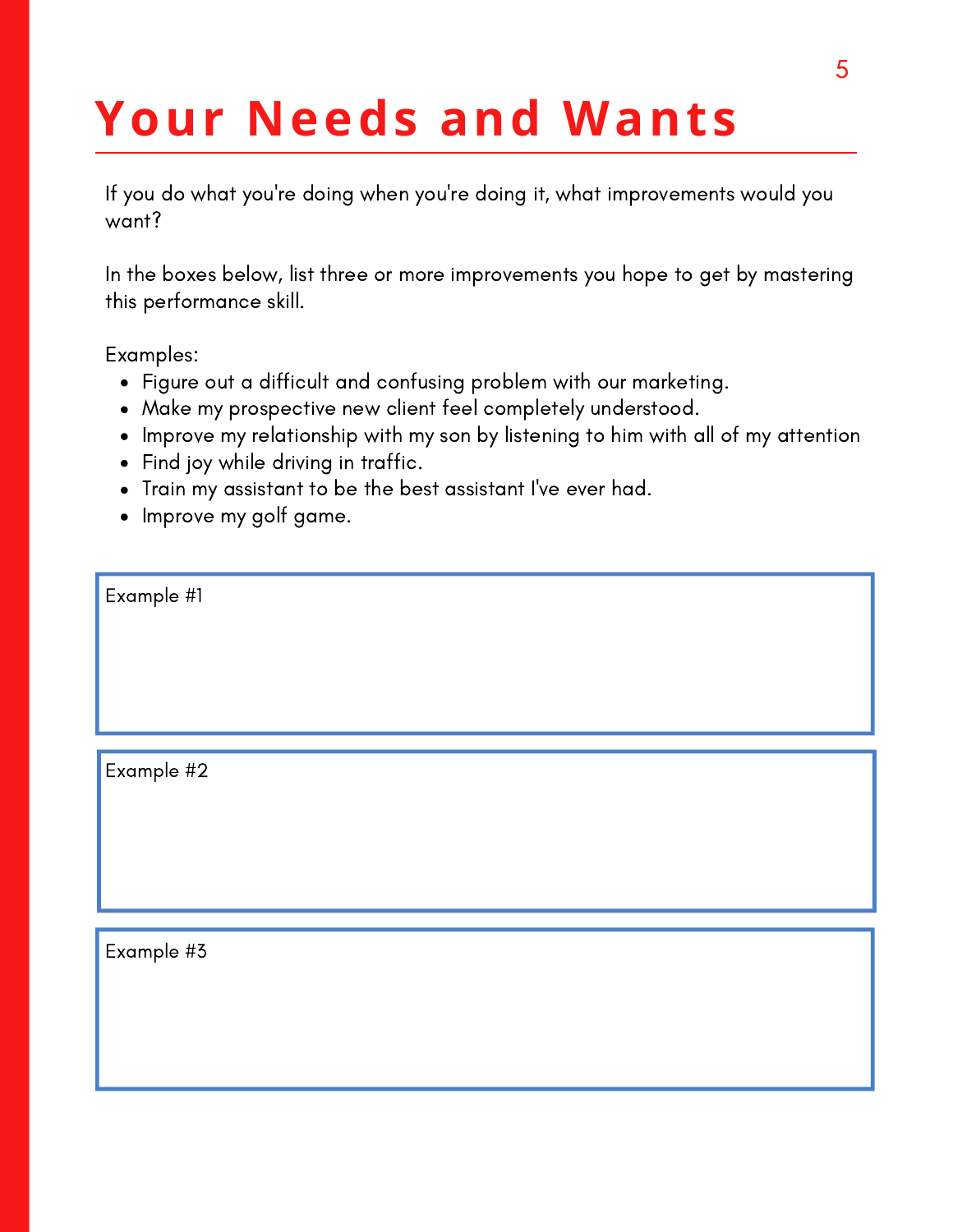# <span id="page-5-0"></span>**Self -Assessment Test**

#### **Rate yourself on each of these ten statements**

```
1 = Strongly agree
2 = Agree
3 = Nei ther agree nor disagree
4 = Disagree
5 = Strongly disagree
```

| 1. I'm easily distracted.                                                             |   |                     | 2 3 4 5                     |     |
|---------------------------------------------------------------------------------------|---|---------------------|-----------------------------|-----|
| 2. I frequently catch myself daydreaming or<br>spacing out when I should be working.  | 1 |                     | 2 3 4 5                     |     |
| 3. I worry too much.                                                                  |   |                     | 12345                       |     |
| 4. I make mistakes when a task is repetitive.                                         |   |                     | 2 3 4 5                     |     |
| 5. I only get focused if I'm doing something<br>that is interesting or exciting.      |   |                     | $2 \quad 3 \quad 4 \quad 5$ |     |
| 6. It's hard to concentrate when I'm tired or<br>hungry.                              | 1 |                     | 2 3 4 5                     |     |
| 7. When people talk to me I try to listen, but<br>end up thinking about other things. |   |                     | 1 2 3 4 5                   |     |
| 8. I dislike learning complicated skills.                                             |   |                     | 2 3 4 5                     |     |
| 9. I hate boring activities, like waiting for<br>someone or sitting in slow traffic.  |   |                     | 12345                       |     |
| 10. At least one day each week I realize I<br>got nothing done that day.              |   | $2 \quad 3 \quad 4$ |                             | - 5 |
|                                                                                       |   |                     |                             |     |

TOTAL: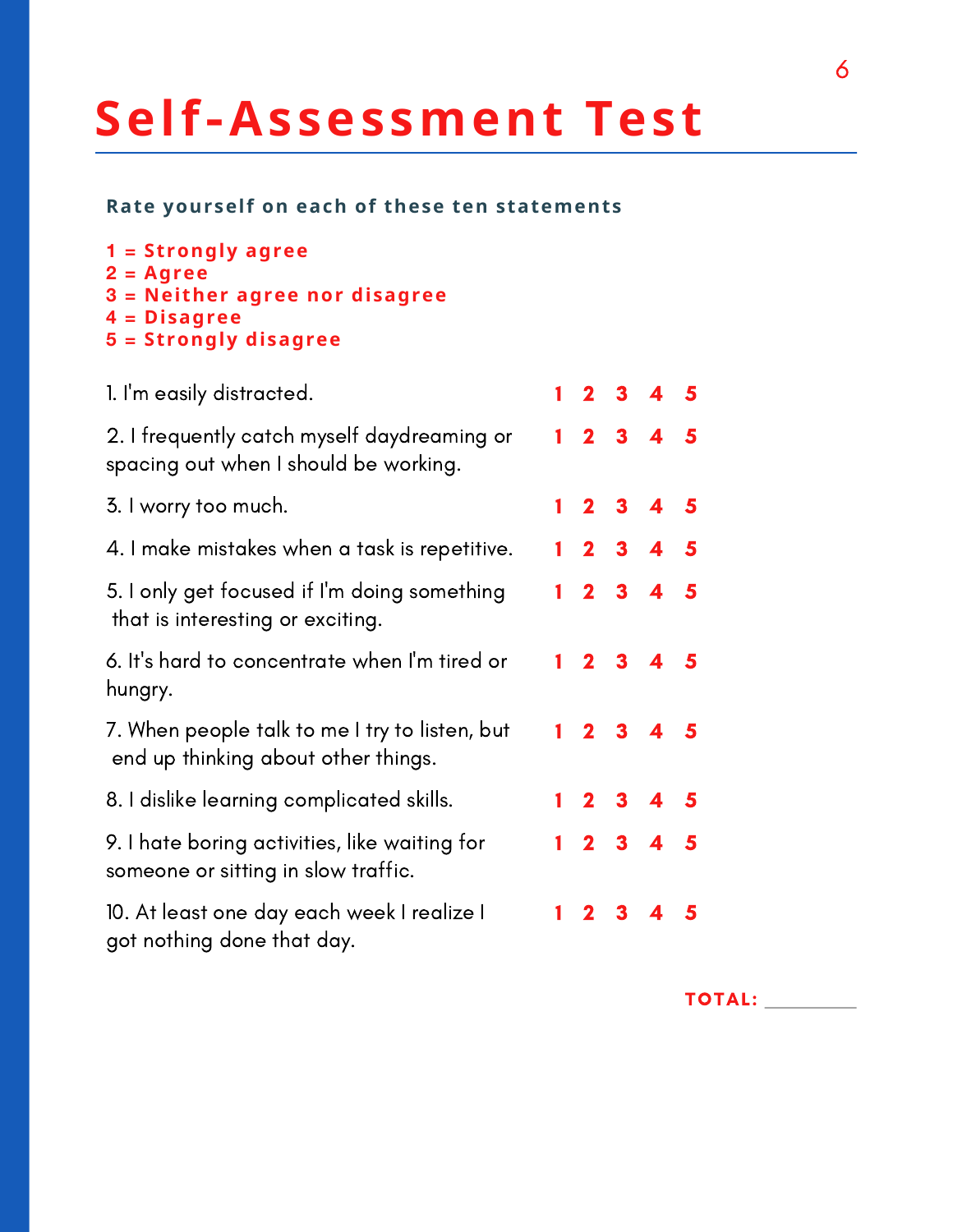### **What Your Score Means**

- 10 TO 20 Learning to control your attention will make a big difference in your work performance and life. Use as much of this workbook as possible, starting now.
- 21 TO 30 Although you do not focus as well as you should, you are taking an important first step to improve this powerful skill.
- 31 TO 40 Controlling your attention is key to your success. Put this workbook into use ASAP and move your performance to a new level.
- 41 TO 50 Your ability to focus is above average. If you strengthen this skill, you will earn bigger results and benefits.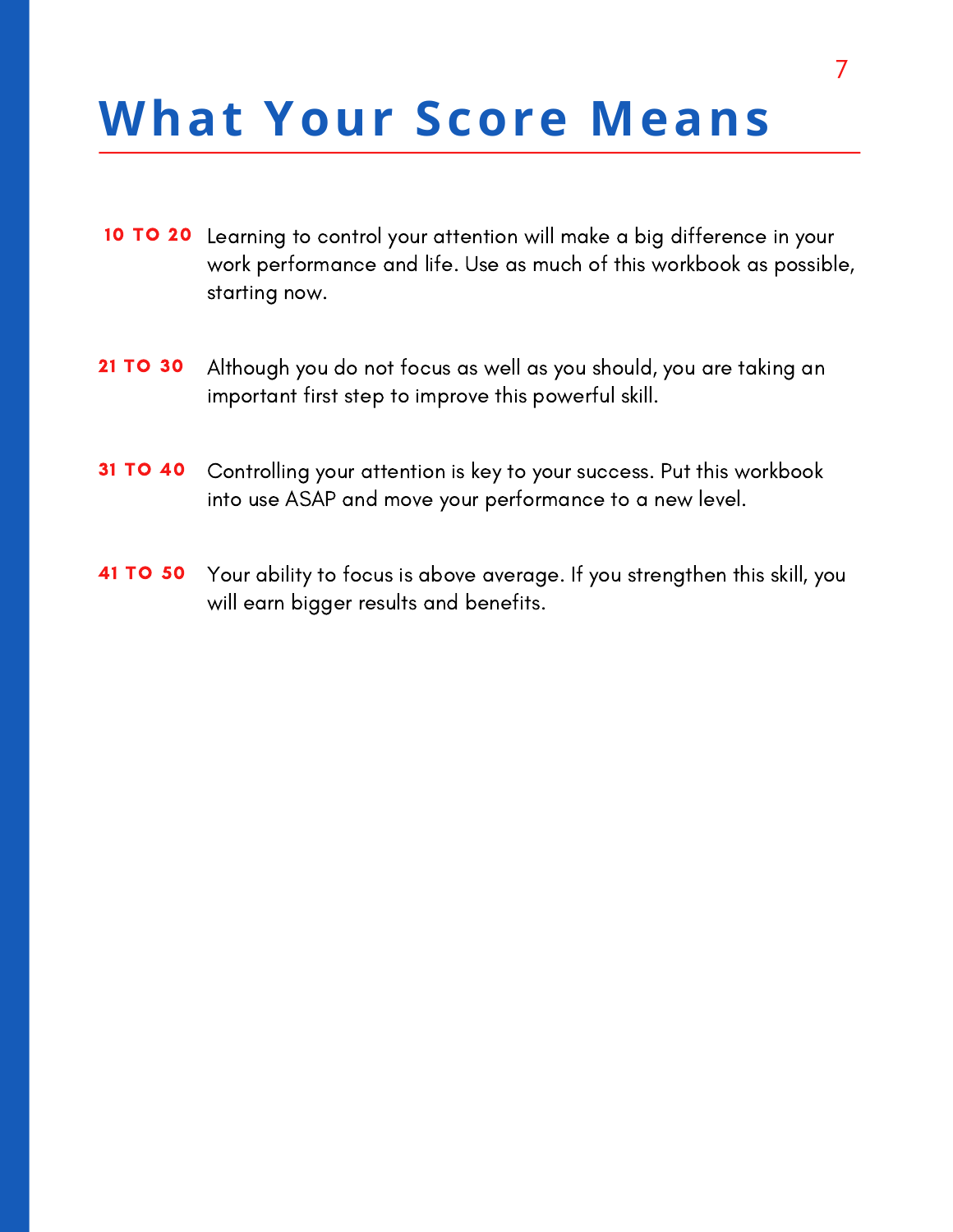<span id="page-7-0"></span>Fact #1: Your thoughts determine your actions (or reactions).

Fact #2: Your actions determine your performance.

Fact #3: Your performance determines your success.

So let's work on your thoughts with these five Thinking Exercises.

### Thinking Exercise #1

Think about these questions and then write down your answers. This exercise helps you to work out new, valuable ideas that lead to smarter actions.

What is important about focusing?

What is NOT important about focusing?

What about focusing do you not understand? How could you clear this up?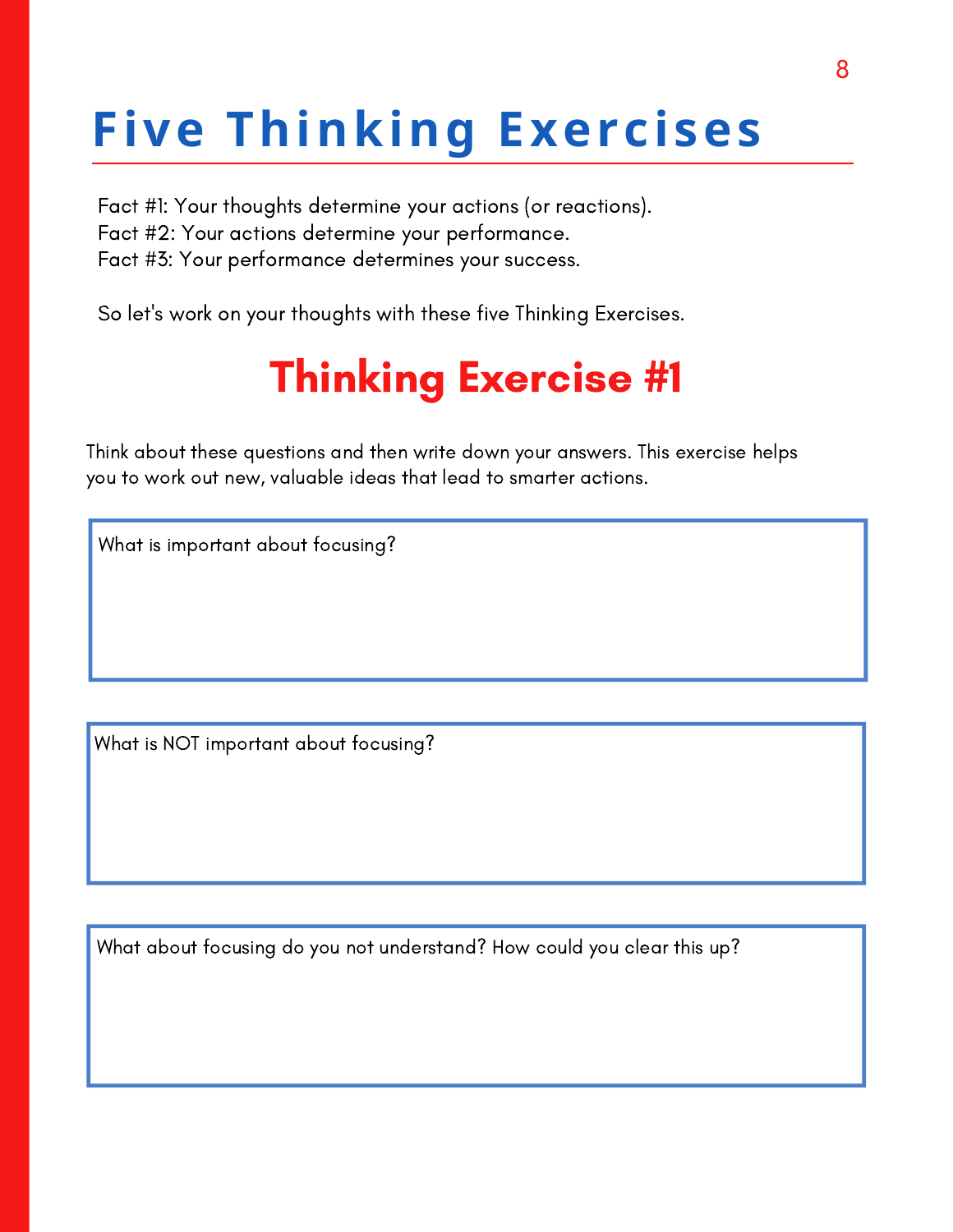### Thinking Exercise #2

Exciting activities can help you focus on present time. For example, jumping from a cliff into a lake can snap all of your attention into the present moment. The last thing you do when jumping is worrying about money or thinking about Facebook.

Anything can focus your attention. A hobby, a pet, an exciting movie, anything at all. Your troubles stop bothering you, but only temporarily.

What activities get you to do what you are doing when you are doing it?

How do you feel when you are focusing on those activities?

How would you perform if you had that same level of focus when doing important work?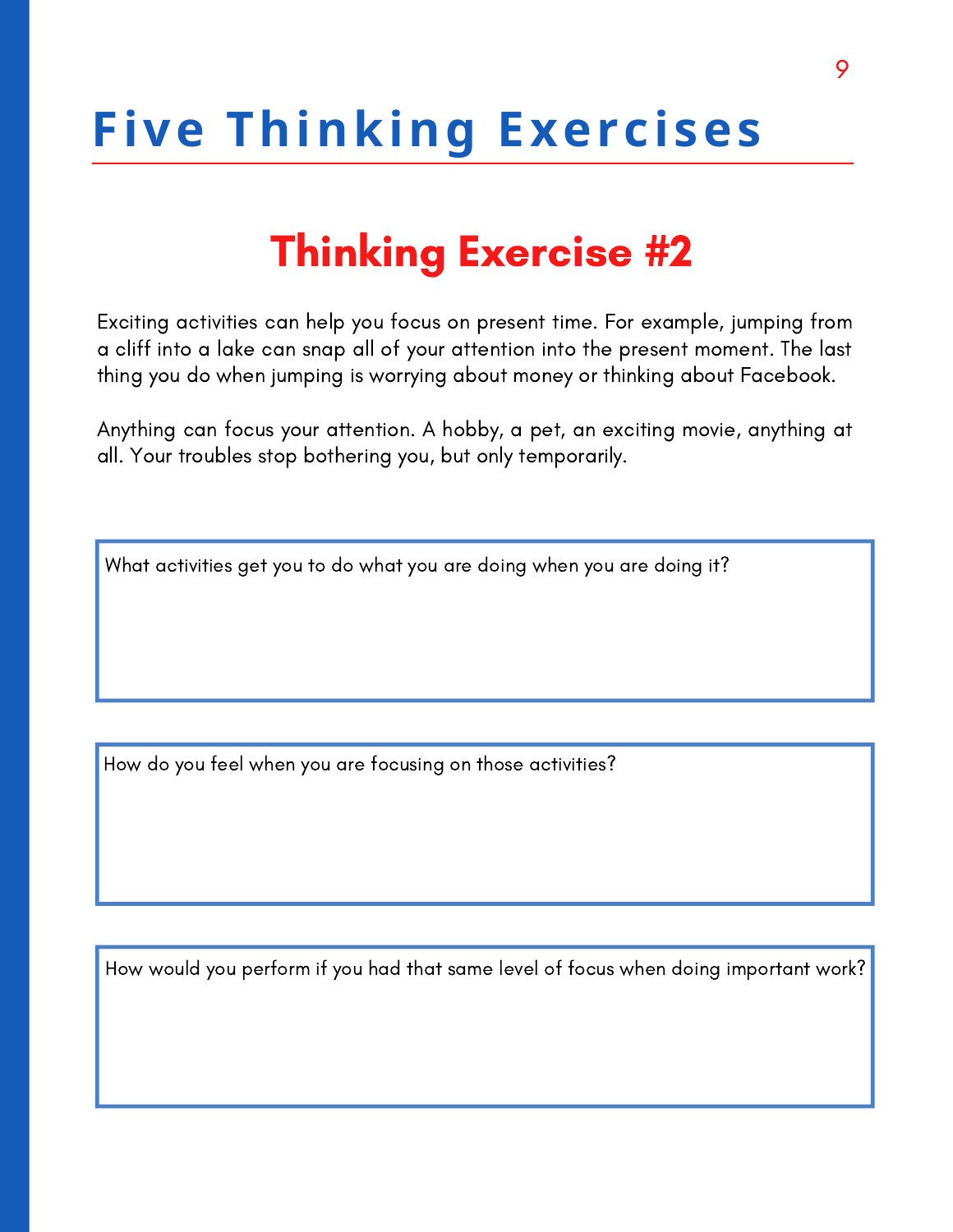### Thinking Exercise #3

If you are not sure if certain facts are true or not, this exercise helps you look at the facts from different sides and angles. It can also help you to open your mind to new ideas.

How is it true that happiness is power?

How might it NOT be true that happiness is power?

How is it true that being focused makes you more powerful?

How might it NOT be true that being focused makes you more powerful?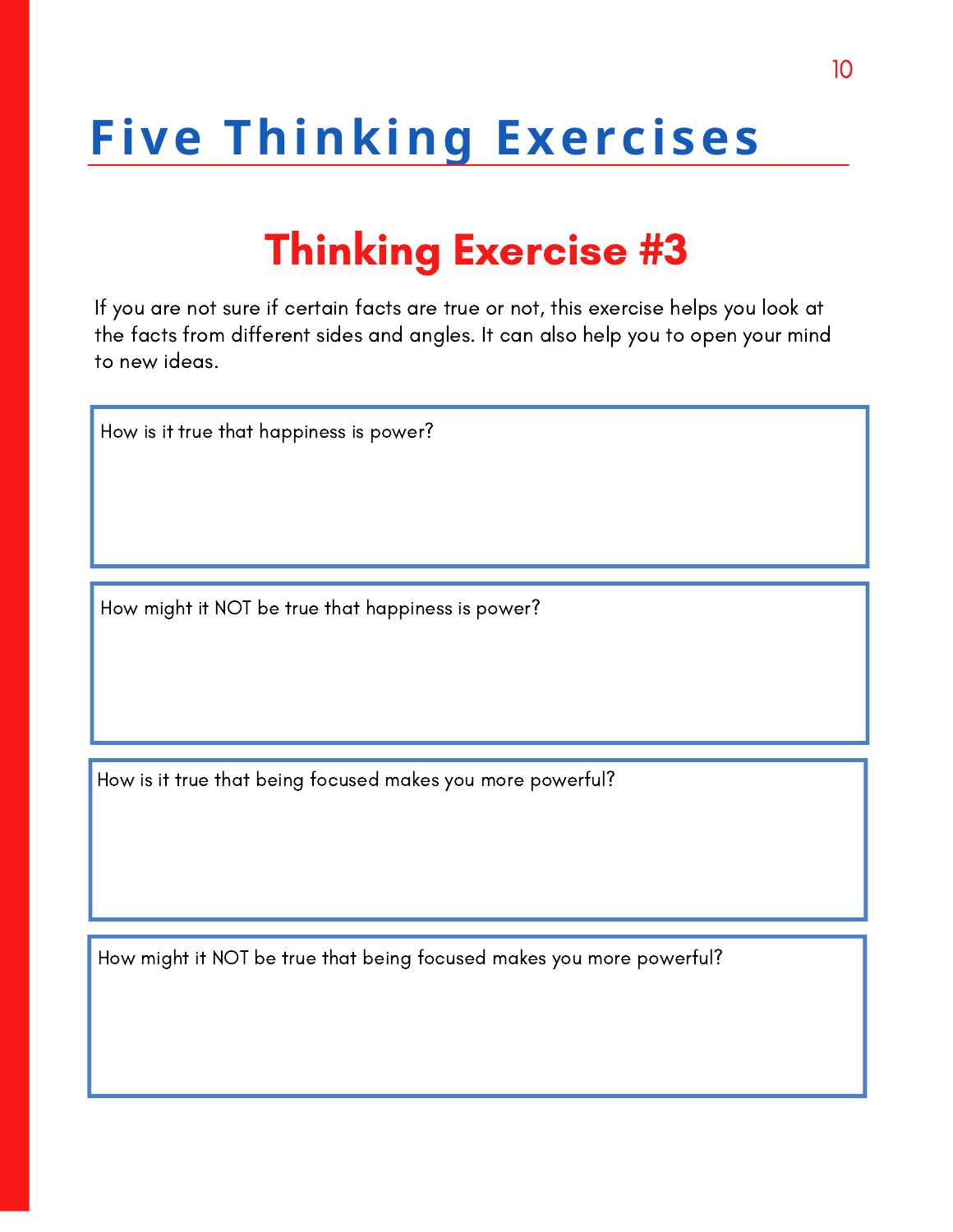#### Thinking Exercise #4

Next, let's consider the perfect condition or ideal scene for your focus. Use your imagination and answer these three questions

If you were totally focused, and doing what you are doing all the time, what would happen?

What might change with your performance?

How would this help you?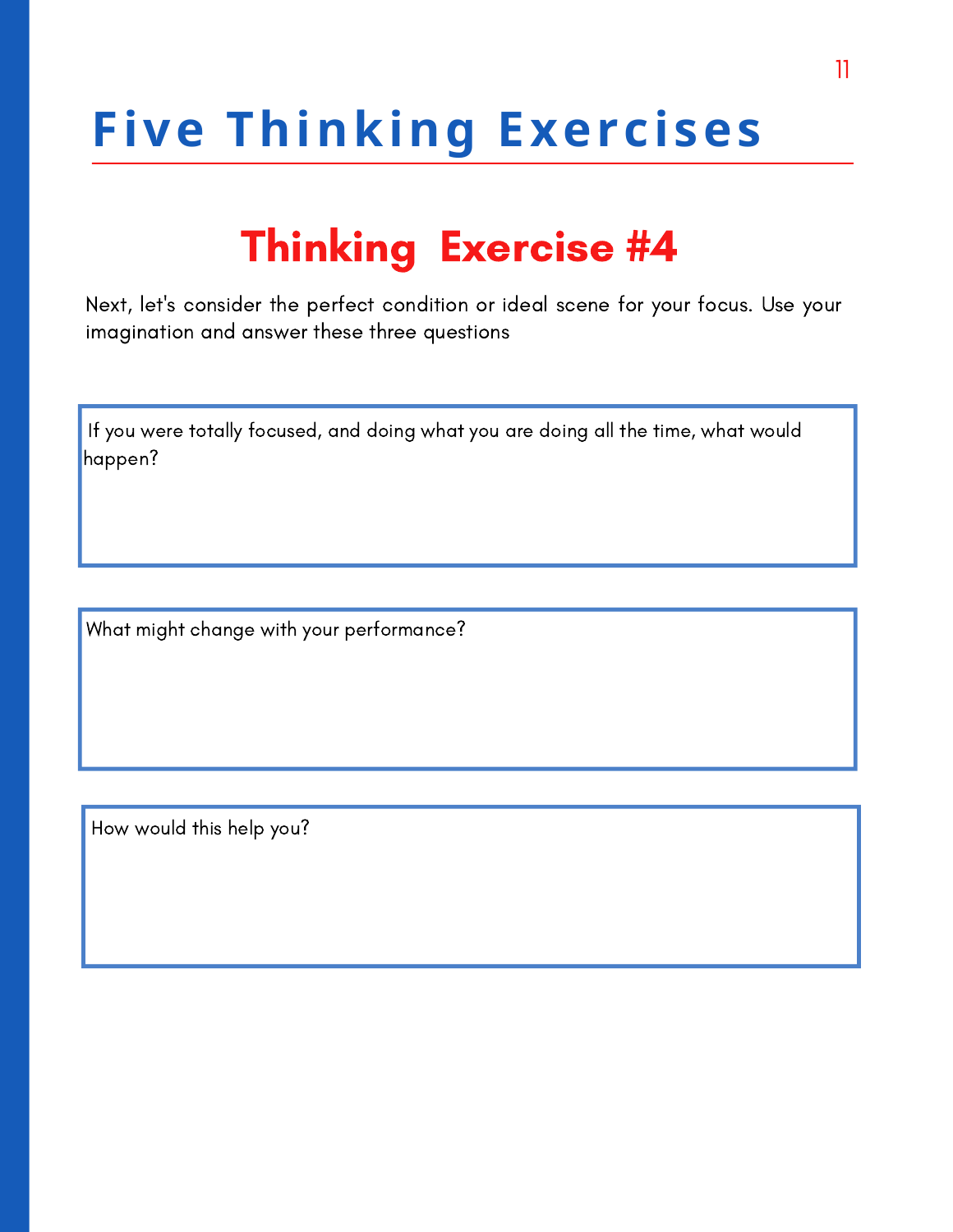#### Thinking Exercise #5

Try these eight "What if ...?" exercises.

What if you could control your attention and do what you are doing when you're doing it all the time? What would happen?

What if you could understand other people better? Who might that include?

What if you had faster reaction time? What would you do better?

What if you never spaced out or had daydreams? What would improve?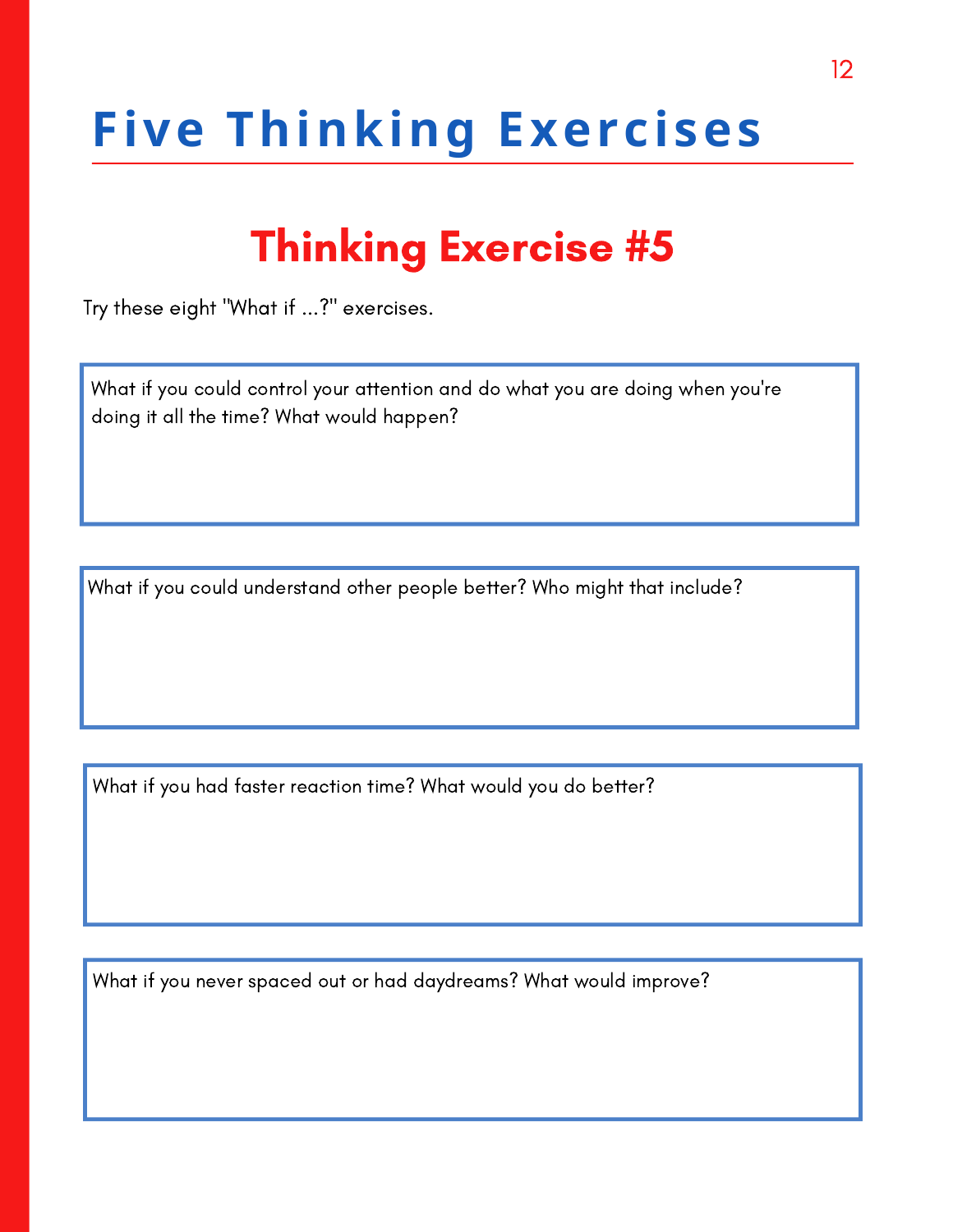### Thinking Exercise #5 (Continued)

What if your focus was so good you were rarely distracted by past memories? What would improve?

What if you stopped worrying about the future? How would that be?

What if being more focused made you happier? What benefits would you enjoy?

What if being more focused made you more powerful? What would you do with this extra power?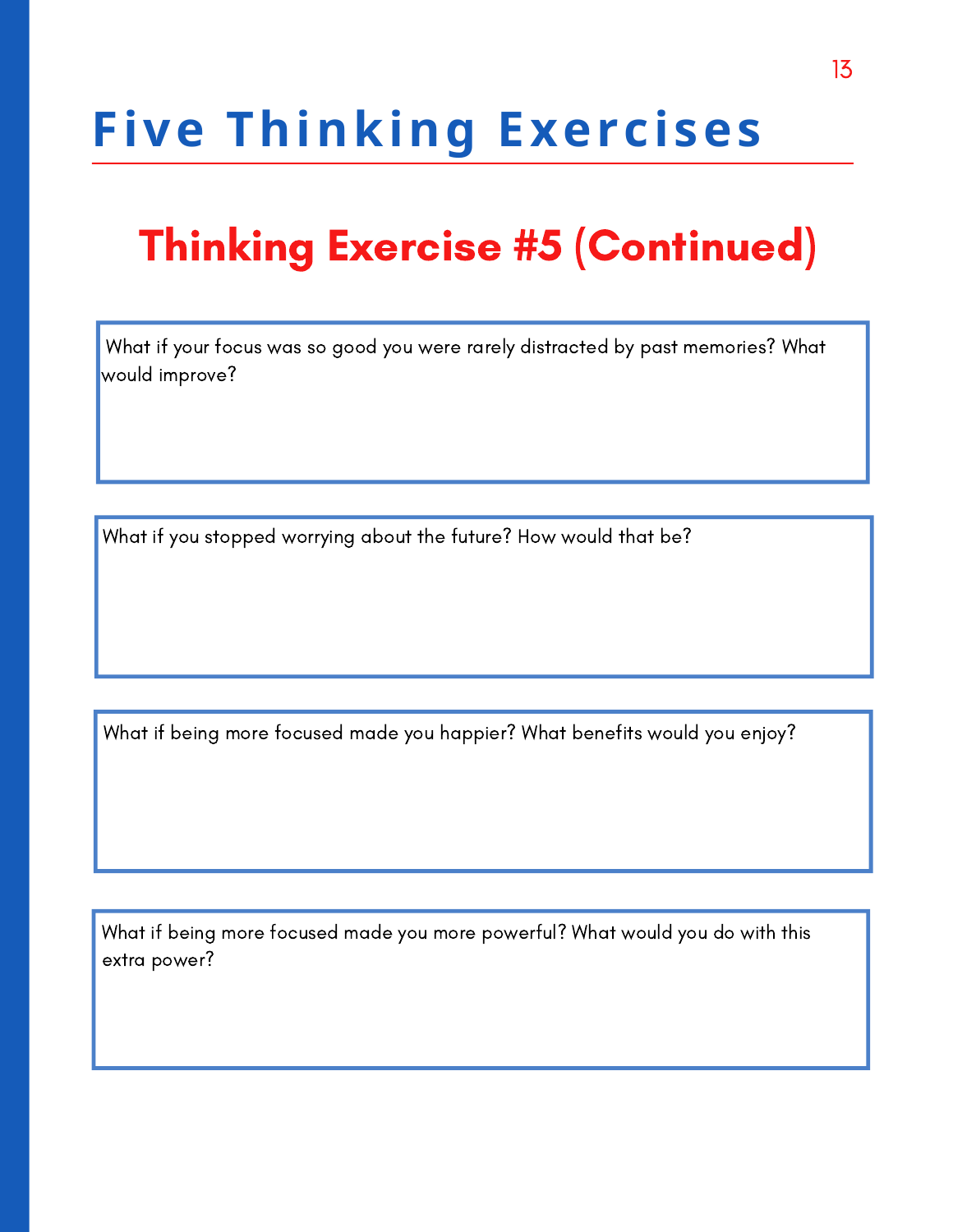#### Focus Exercise #1

<span id="page-13-0"></span>1. Draw an outline of your hand on a piece of paper.

2. Now draw an outline of your hand again, but this time, do what you are doing when you are doing it. Concentrate on what you are doing. Put 100% of your attention on your pen, hands and paper.

3. What are the differences between the two drawings?

4. Was it difficult for you to control your attention?

5. Was is more enjoyable to draw your hand with 100% of your attention?

6. If drawing with 100% of your attention was not easy and enjoyable, do it again and really concentrate your attention. Do what you are doing when you are doing it.

7. Repeat until the exercise is easy and enjoyable..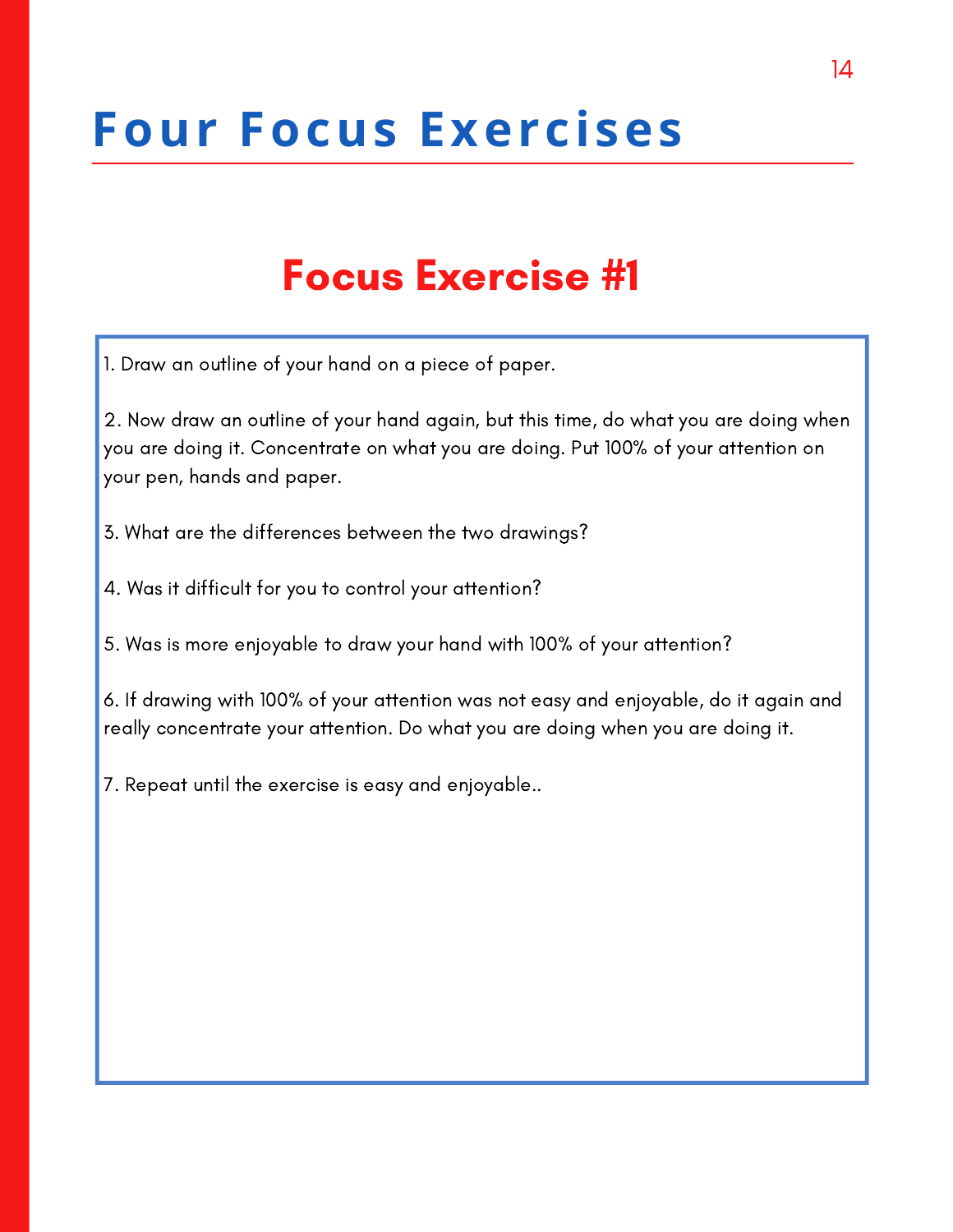#### Focus Exercise #2

- 1. Get out a calculator or use the calculator on your phone.
- 2. Enter  $1 + 2 + 3 + 4 + 5$  and so on. Keep adding the next highest number to the total.
- 3. After you enter 50, you should have 1275.
- 4. Keep going until you enter 100 and you should have a total of 5050.
- 5. If you lose your focus and make a mistake, start over.
- 6. Repeat the exercise until you can do the drill much faster.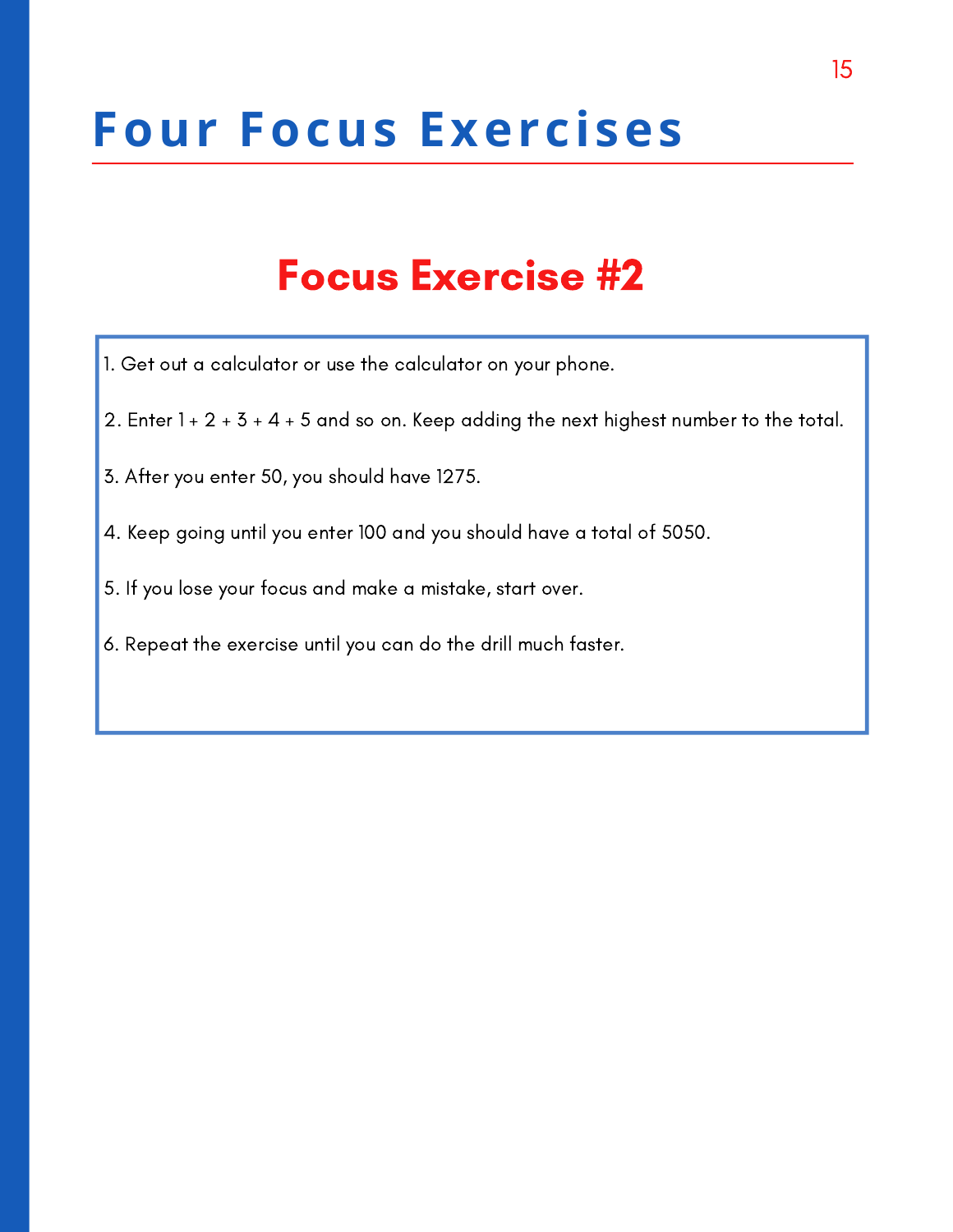#### Focus Exercise #3

1. Get out a timer or open a timer app on your phone. Set it for 15 seconds.

2. Now pick up a small object like an apple or a pen.

3. Start the timer and focus on the object for 15 seconds. Look at it closely. Examine it from all sides. Smell it. Notice the colors, weight and textures. Give it all of your attention until your timer goes off.

4. If your mind wanders or you get distracted, start over.

5. Repeat until you can focus all of your attention onto the object for 15 full seconds.

6. Repeat with 30 seconds, 45 seconds and 60 seconds.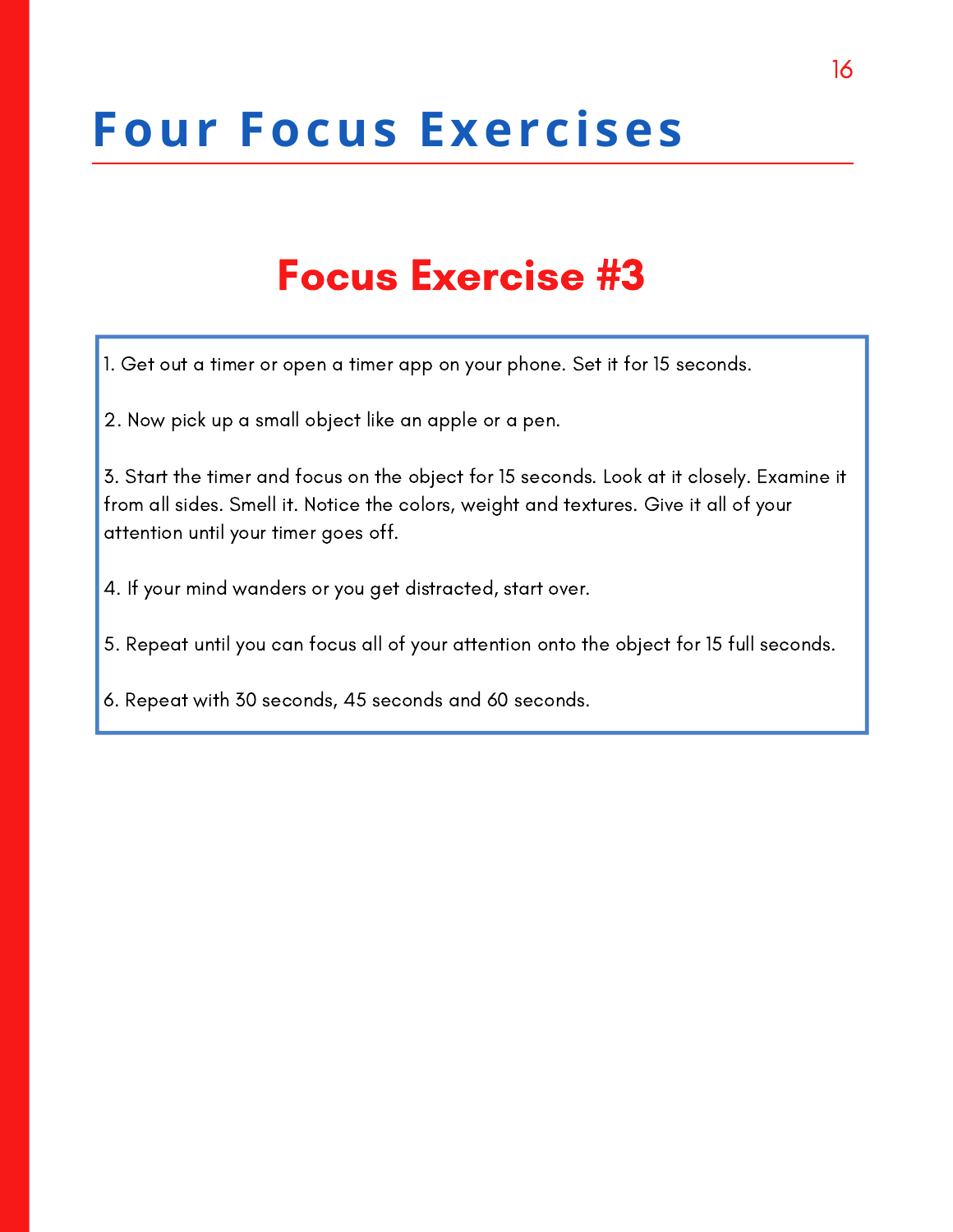#### Focus Exercise #4

1. Do a simple task, such as organize some papers or reply to an email. Do this small task right now. Do absolutely nothing else when doing it.

2. Repeat with another task. Stay focused on the task, and nothing else, until it is completed.

3. Continue until your are ready to be focused all day.

Start each day with this exercise to boost your focus and improve your results for that day.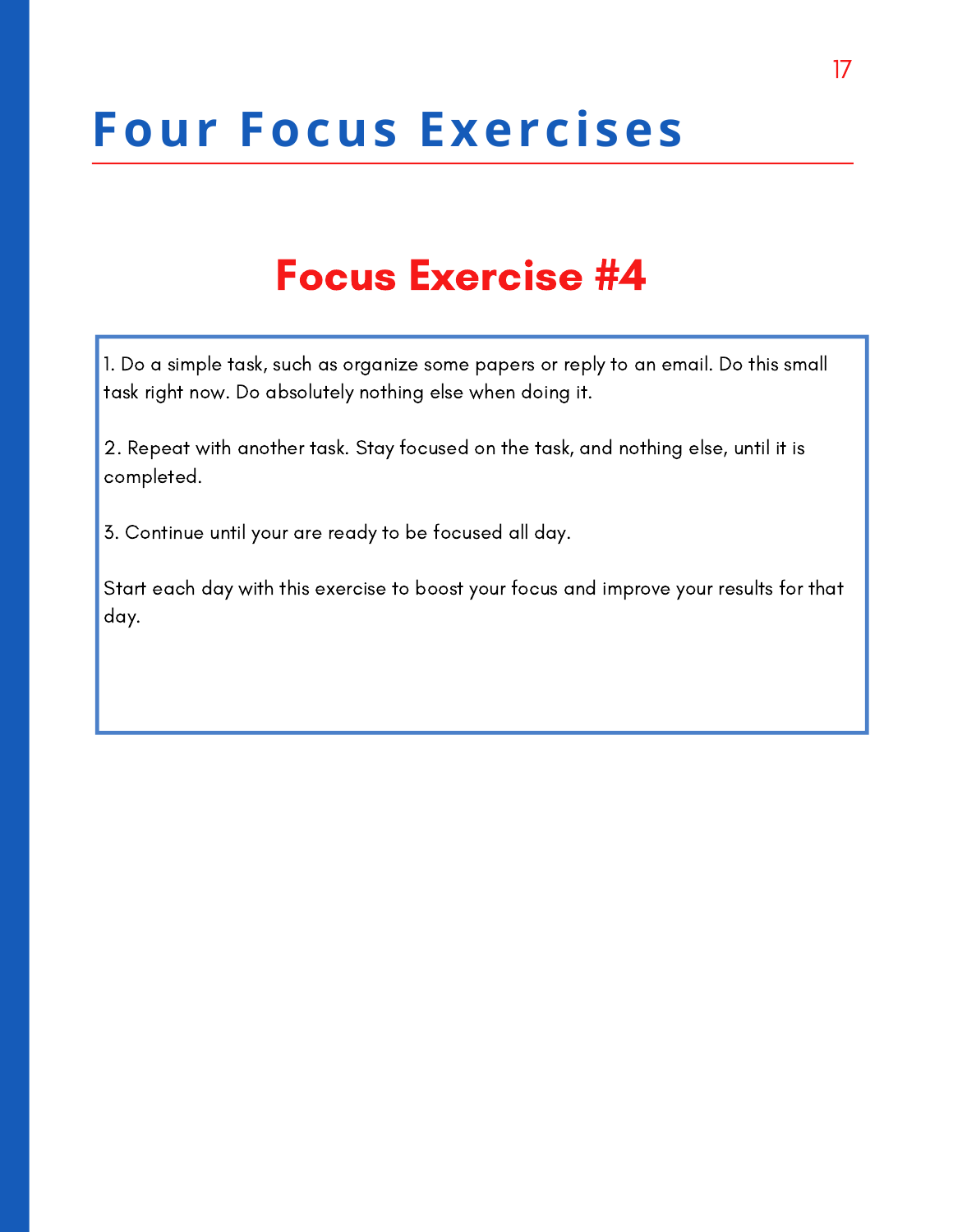# <span id="page-17-0"></span>**Three Sketches**

Drawing or sketching simple diagrams or pictures can give you a new view of what happens when you get focused.

### Sketch #1

Sketch yourself failing to do what you are doing when you are doing it. Show what happens to you. For example, you start a project, but then get distracted by certain people or certain things. Or maybe you start to daydream or think too much.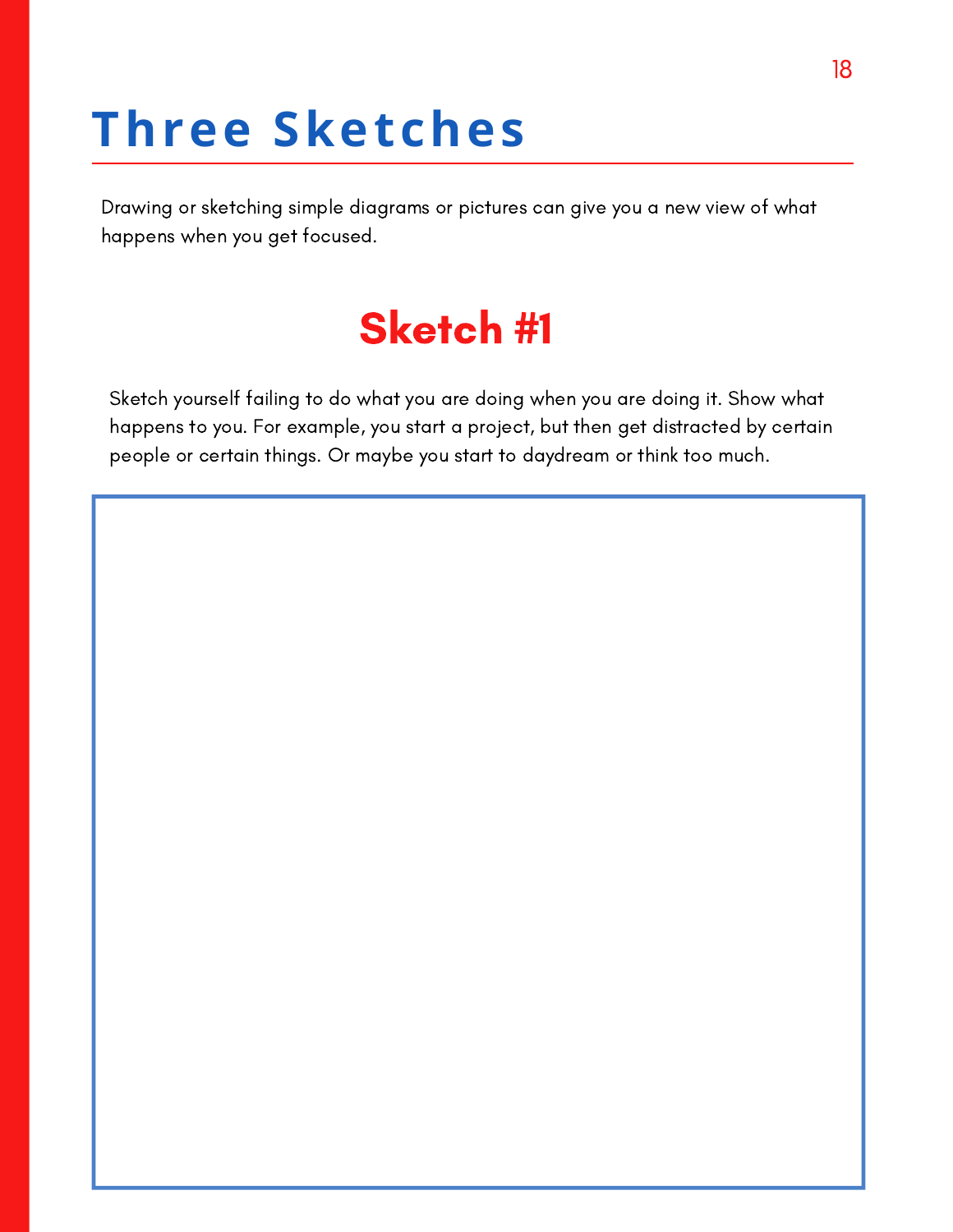### **Three Sketches**

#### Sketch #2

Sketch yourself doing what you are doing when you are doing it. Show what happens to you. For example, you start a project. You stay focused even when those people or things jump up to distract you. Or you start to lose your mental focus, but then you snap out of it and get focused again.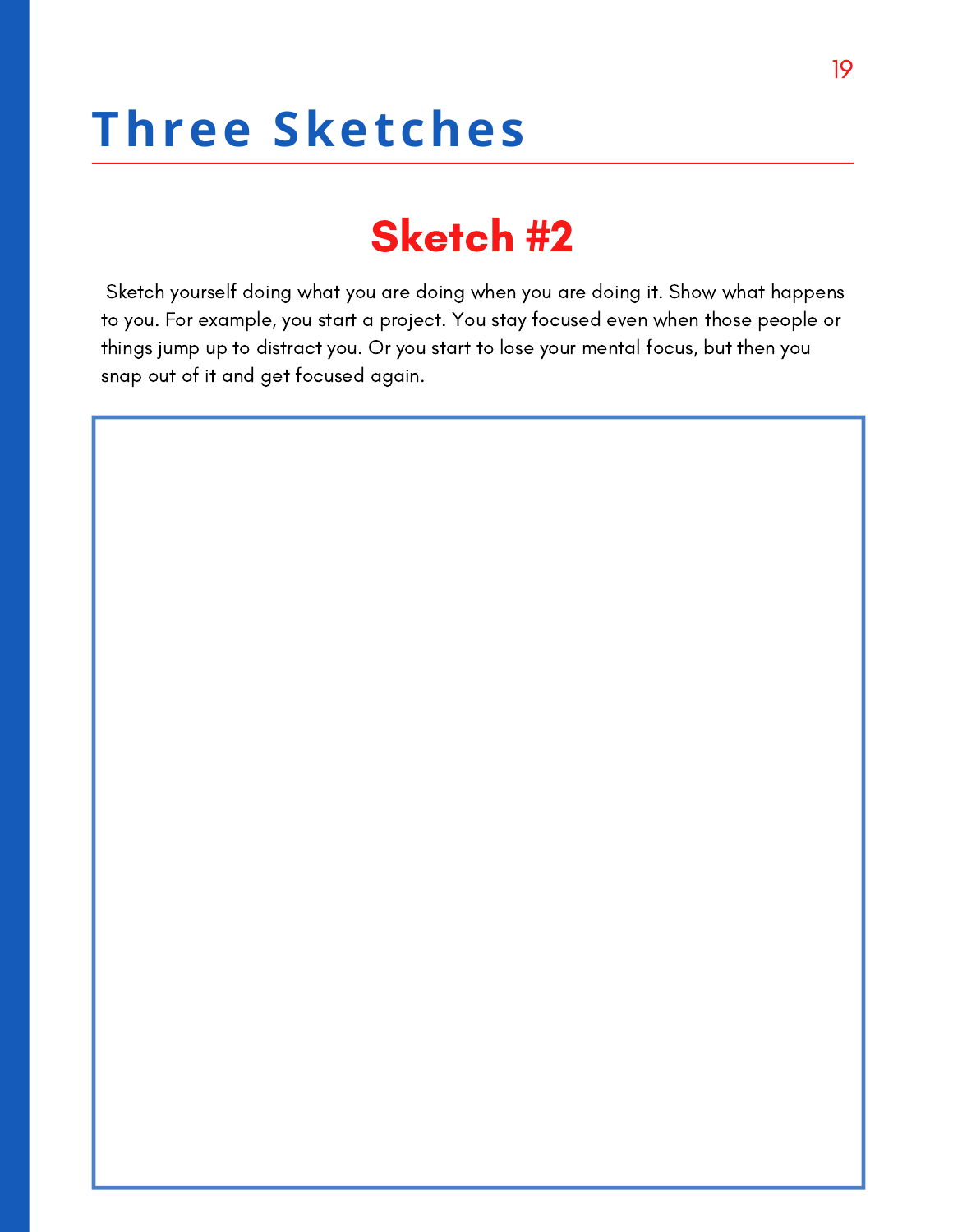### **Three Sketches**

#### Sketch #3

Sketch yourself succeeding in a major part of your life, like money, because you are focused at all times.

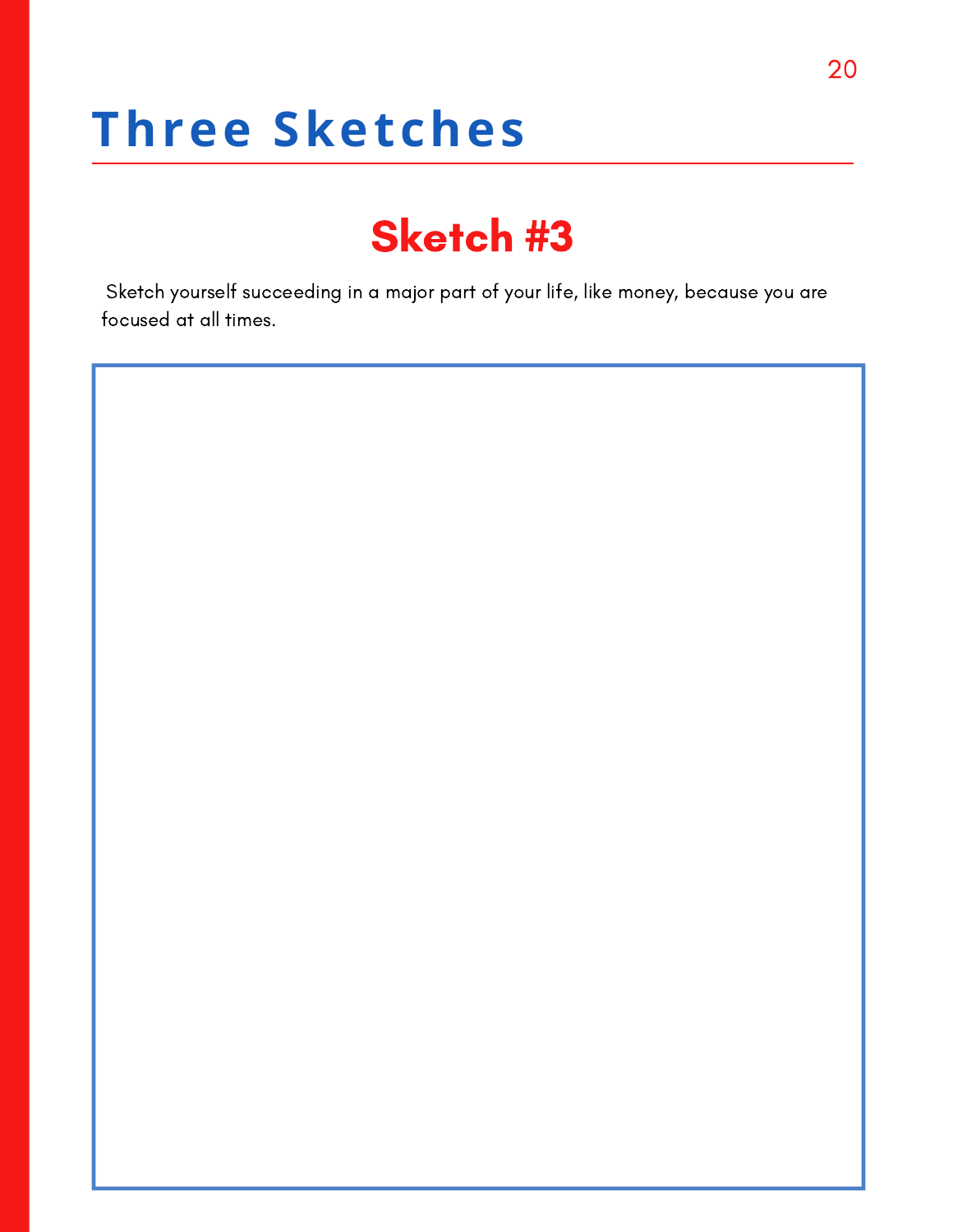## <span id="page-20-0"></span>**10 Act ion Steps**

To master a performance skill, you must USE it in real-life situations and daily activities. Once you produce the results and see the benefits, you get motivated to make that skill into a permanent performance skill.

Below are 10 Action Steps examples you can use to improve your focus, improve your performance and earn your success.

Check the ones you are willing to try, fit them to your needs and do them ASAP!

#### 1. Simply focus.

Deliberately do what you're doing when you're doing it with all of your tasks. Use self-discipline to concentrate on the present moment. You sharpen your focus with a decision. You stay focused by reminding yourself. You make it a habit by persisting.

#### 2. Get focused while exercising.

When you are working out, do what you're doing and nothing else. Do not watch TV, listen to music, think about work or talk to anyone. Just focus on the exercise and everything related to it such as your breathing, your blood flow changes, your muscle reactions, your body pains or pleasures, your body temperature changes and your sweating. You end with a healthier body and a sharper mind.

#### 3. Listen to someone with 100% of your attention.

Focus on what they are saying to you. Observe their body language. Wait until they have finished talking before you respond. Make sure you understand them; clarify anything you did not understand. As a result, you should see they are satisfied with the conversation and

happy to talk to you.

#### **NOTES**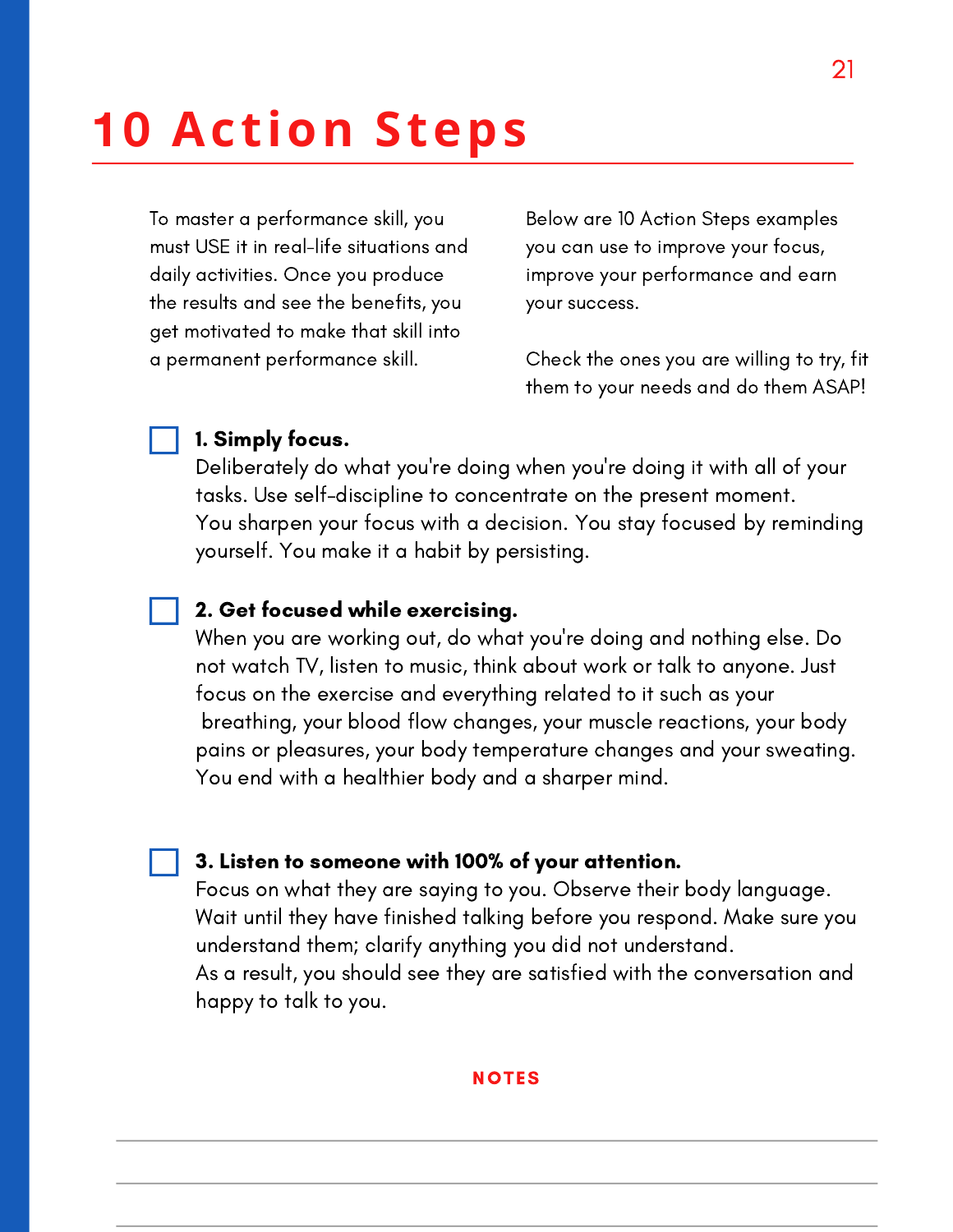### **10 Act ion Steps**

#### 4. Drive with focus.

Most vehicle crashes are caused by drivers who are not focused on driving. So when you drive your car or truck, do what you are doing when you are doing it. Don't listen to the radio, talk on your cell phone, read or send text messages, eat snacks, think about work or do anything except drive. Notice the difference.

#### 5. Sleep with focus.

If you cannot relax or sleep, do what you are doing. Do nothing but relax or sleep. Eliminate all other activity, one activity at a time including screen activity, reading, planning, thinking too much, being stressed, solving problems, worrying and so on. Once you remove all activity, the only thing left is the present moment. Now you can just relax, rest and sleep.

#### 6. Use your focus power to deal with difficult people.

Who is difficult for you to talk to? Instead of avoiding or resisting this person, take a good look at this difficult person. Observe him or her. Ignore your past memories and future worries regarding this person. Focus on the person as he or she is, right now.

As a result, you will be calmer and smarter. You will say or do the right things. Thanks to your focus power, this person will be less difficult.

#### NOTES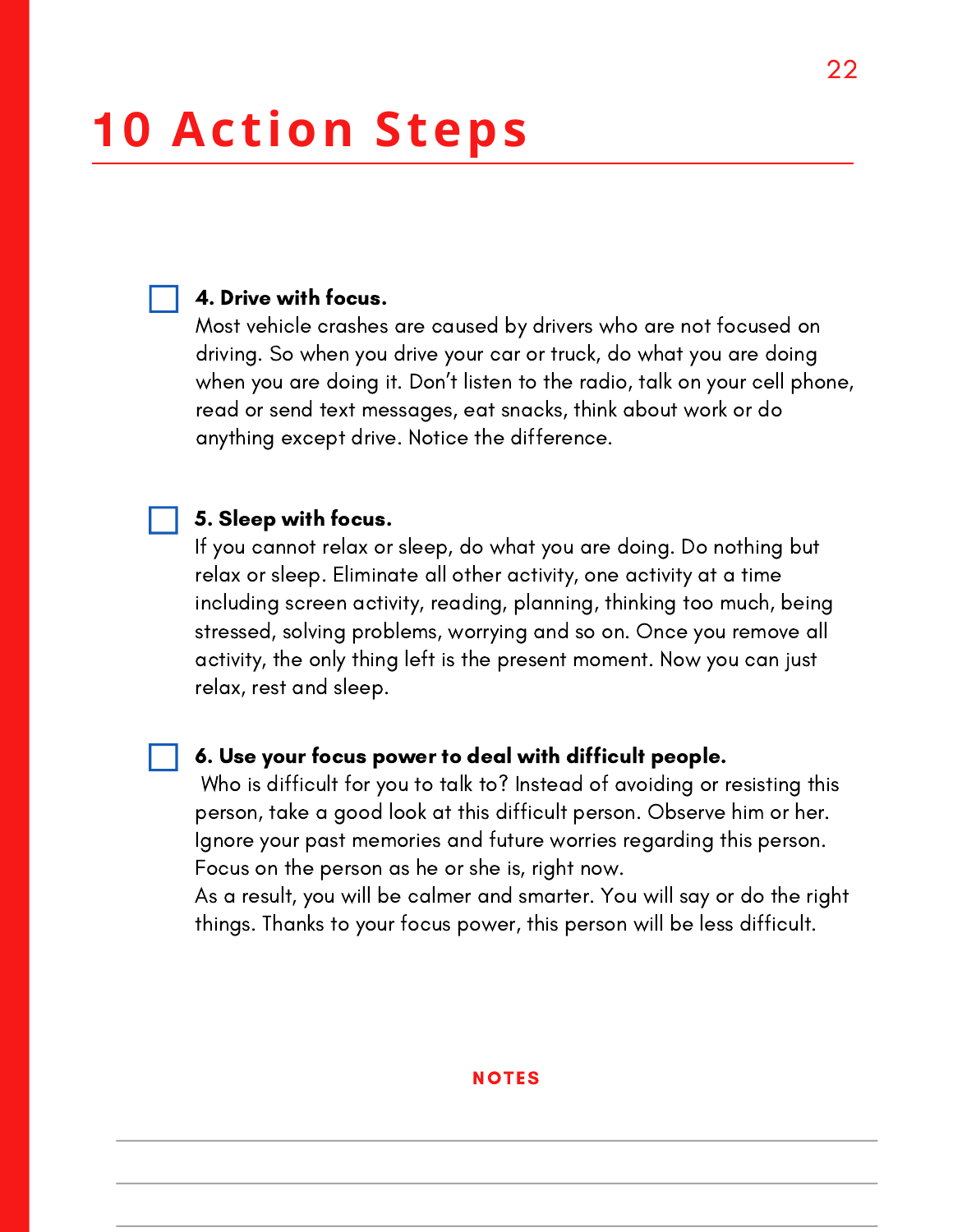# **10 Act ion Steps**

#### 7. Start your day off right.

Focus on what you are doing as soon as you wake up. Instead of being a half-awake zombie or thinking about your day, focus on your bed, your bedroom, your morning routine, your commute to work and so on. Keep doing what you are doing when you are doing it.

As a result, you will be more alert and better prepared do a great job.

#### 8. Use boring activities as opportunities to improve your focus.

Do what you are doing when you are:

- Waiting
- Cleaning
- Walking
- Brushing your teeth

Taking out the garbage or any other boring chore or activity As a result, you convert these boring moments into present-time moments. They become interesting and enjoyable activities. They might even be the most awesome experiences of your day!

#### 9. Improve your mood.

When you are feeling negative emotions (frustration, anger, fear, depression, confusion, etc.), simply do what you are doing RIGHT NOW. As you focus on your present time activity, the energy from negative emotions drops away and you feel better. You can see your negative emotions have nothing to do with what you are doing, but are just reactions to other things.

Use your focus every time you feel a negative emotion and you take control of your performance, and your life.

#### NOTES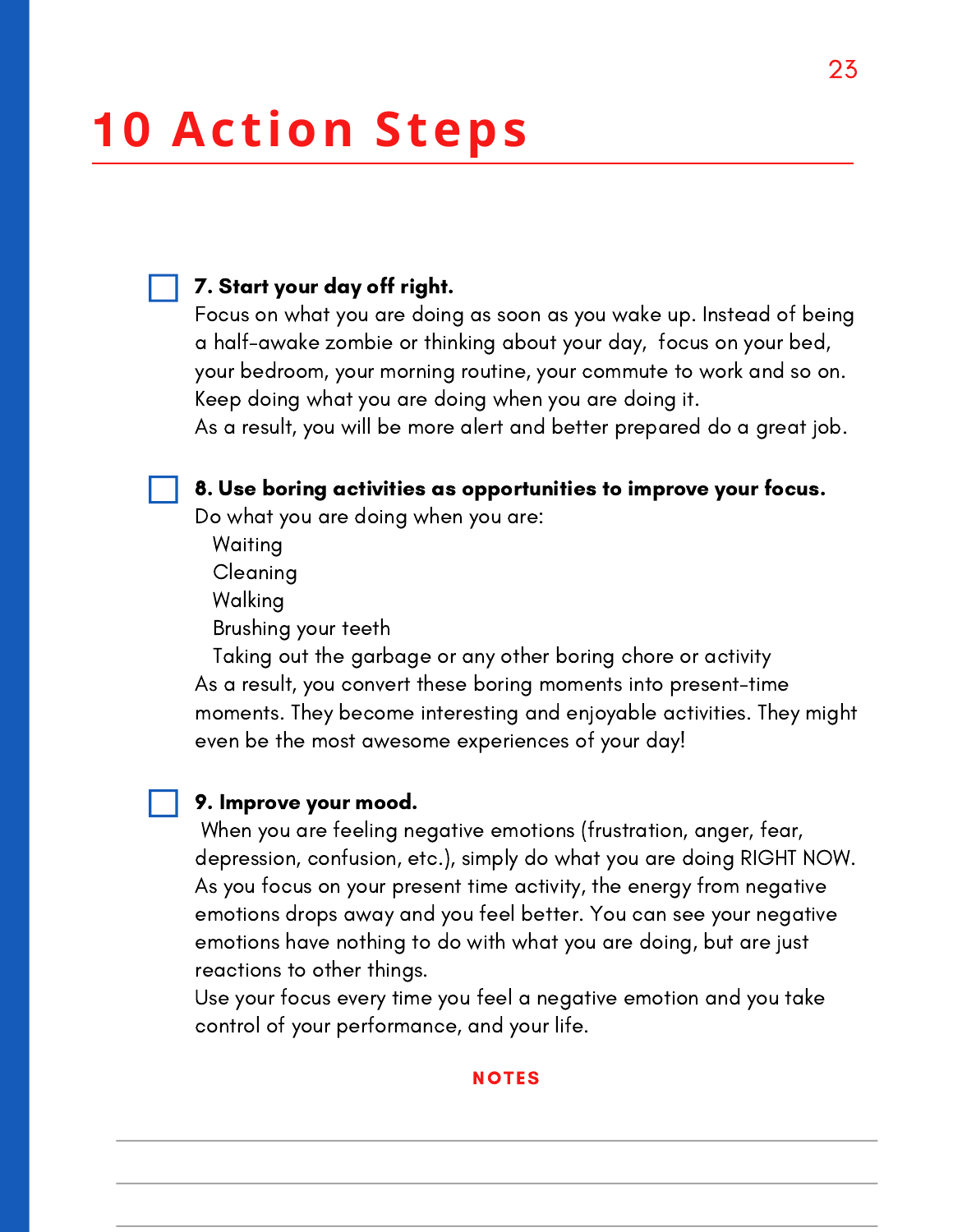# **10** Action Steps

#### 10. Boost your daily production to new levels.

Do what you're doing when you are doing an important or difficult job or project. Do each task and nothing but that task until the task is done. Ignore distractions, random thoughts, other tasks, noises, smells and others. If someone interrupts you, politely stop them or disconnect from them, and then return to the task. Take no breaks. Do nothing but work.

You will be amazed at how productive you can be!

#### Create your own Action Steps.

What can you do to improve your focus? What performance problems can you now solve by doing what you are doing when you are doing it? How can you use your improved focus to earn more success for yourself?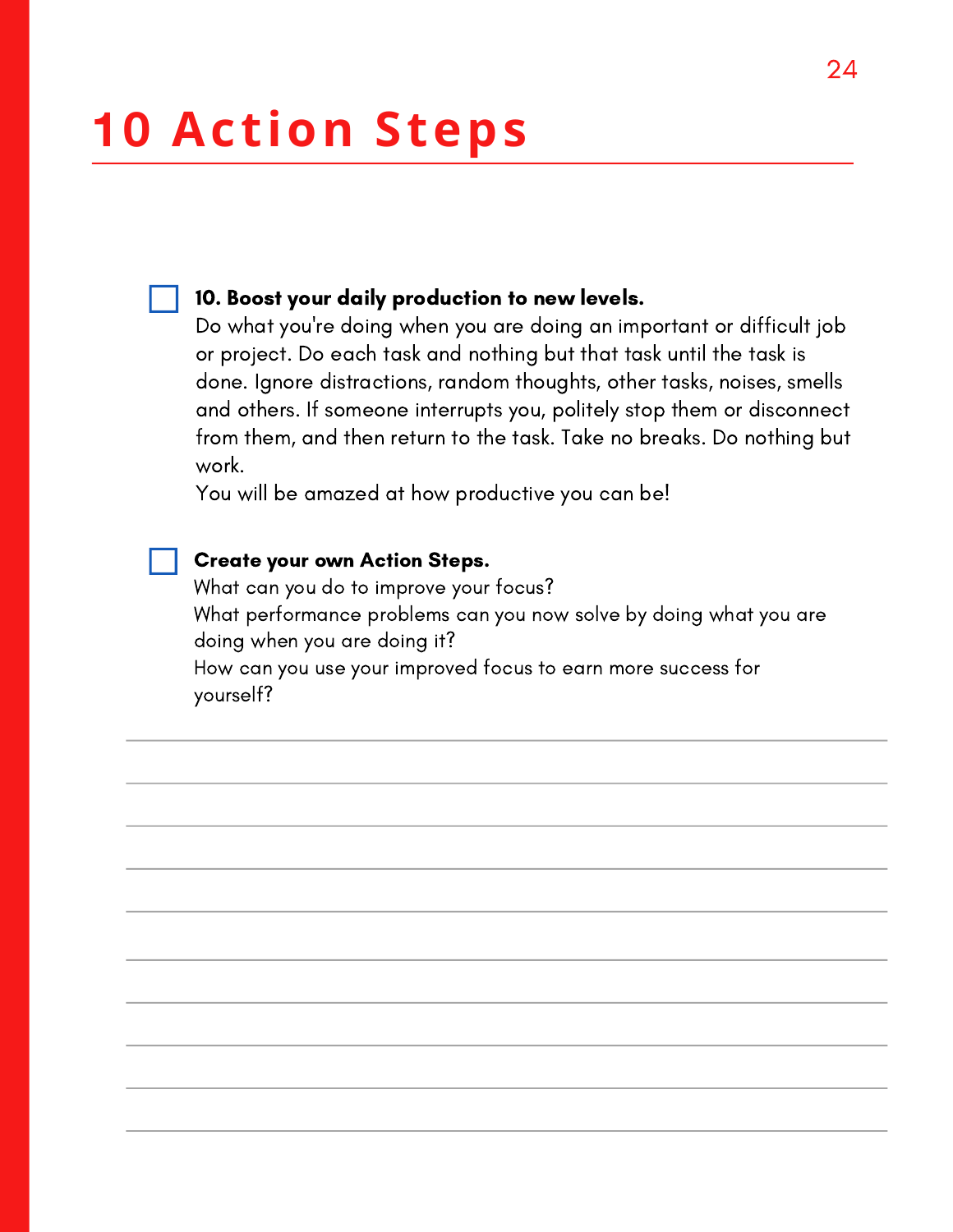# <span id="page-24-0"></span>**Create Your Action Plan**

When you combine the Action Steps you want to do, you have an Action Plan. To not take on too much or too little, we recommend you start with 2-5 Action Steps you can do during the next week. Then review and update your Action Plan at the end of the week.

| $\mathbf{1}$ .   |  |  |
|------------------|--|--|
| 2.               |  |  |
| $\overline{3}$ . |  |  |
| 4.               |  |  |
| 5.               |  |  |
|                  |  |  |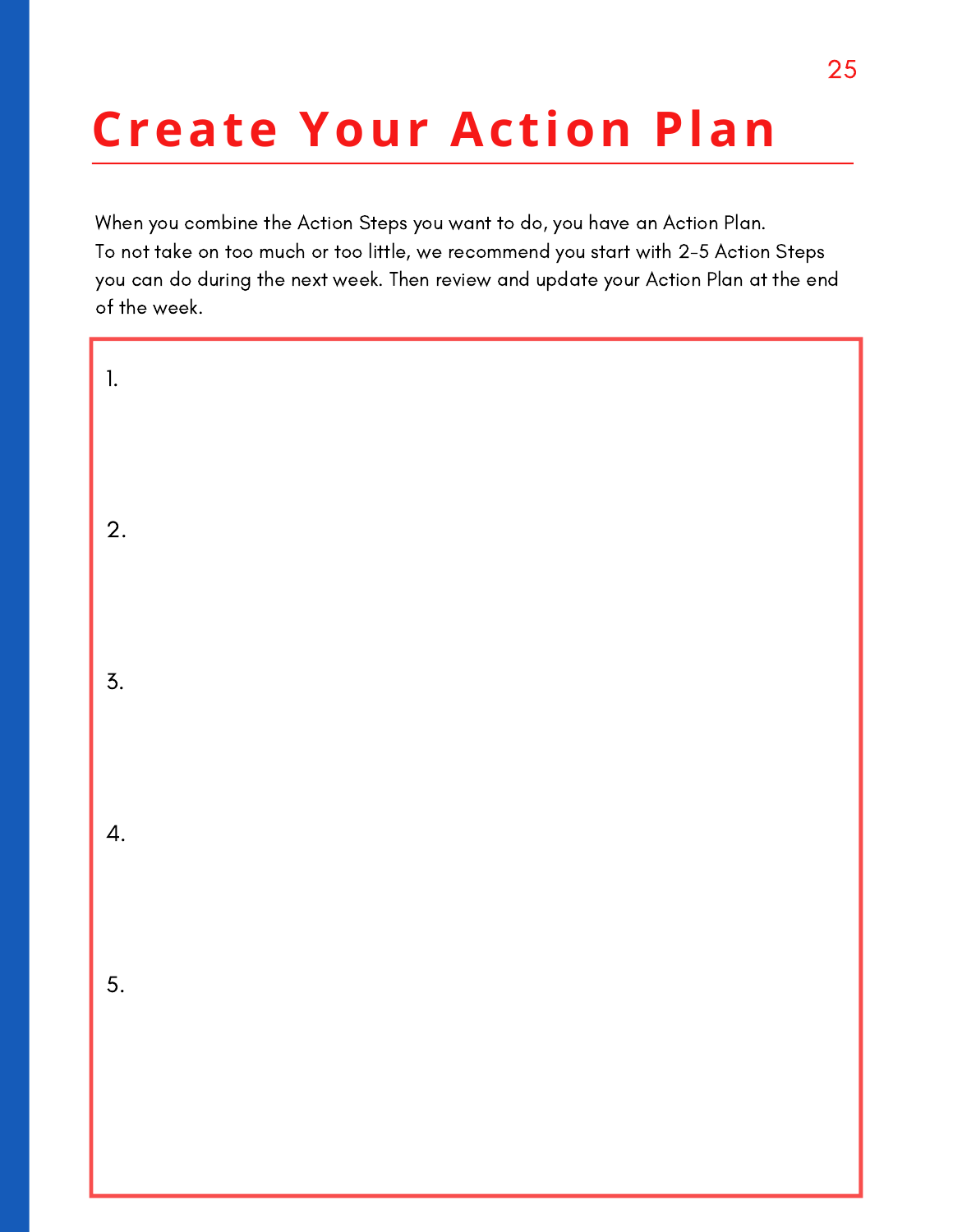# <span id="page-25-0"></span>**Six Action Plan Questions**

To help ensure you will do your Action Plan, ask yourself these six questions.

1. Will my Action Plan be slightly difficult to do?

(Tip: If the Action Steps are too easy, you might forget to do them. If you have too many Action Steps, or if they are too difficult for you to do, you may get overwhelmed and give up.)

2. Will my Action Plan be my highest priority this week?

3. How badly do I want to do this Action Plan and improve my focus? On a scale of 1- 10 with 10 being intensely passionate about it, what is my score?

4. How could I increase my desire to do my Action Plan? How could I increase my score by one point?

5. When will I complete the Action Steps? (Tip: Setting a target date adds valuable urgency to your plan.)

6. How will I remind myself to do the steps in my Action Plan?

Revise your Action Plan, as needed.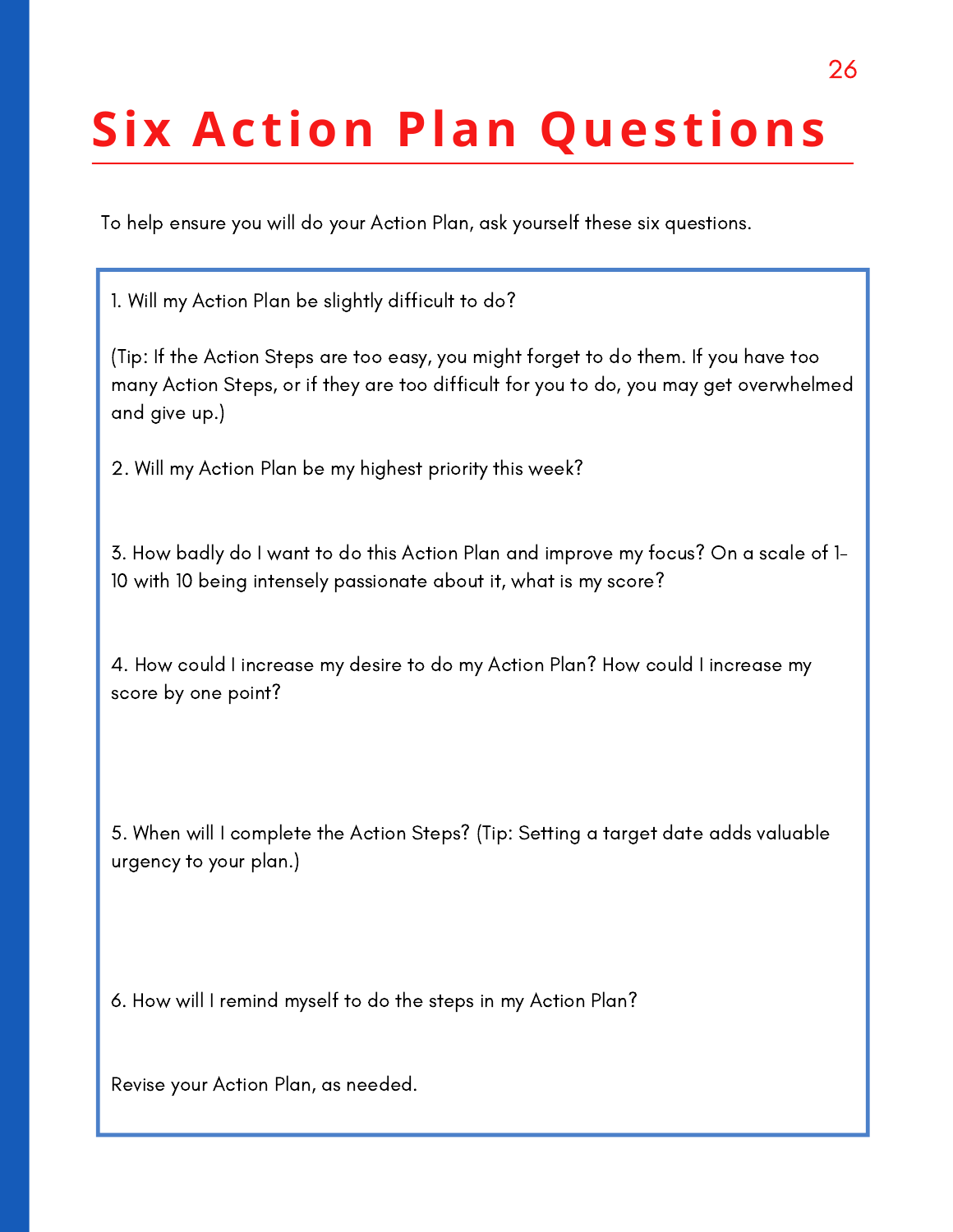# <span id="page-26-0"></span>**15-Day Focus Challenge**

#### Can you improve your focus in 15 days? We think so! Find out for yourself with this 15-day challenge.

1. Take the Self Assessment Test on page 2 of this workbook. Record your score below.

2. Review and update your Action Plan each day; and then check the box.

3. After 15 days, take the Self Assessment Test again.

If your test score is lower: Don't give up! Create a new Action Plan and repeat the Two-Week Challenge.

If your test score is higher: Good job! Keep using and improving this vital performance skill and for for the gold!

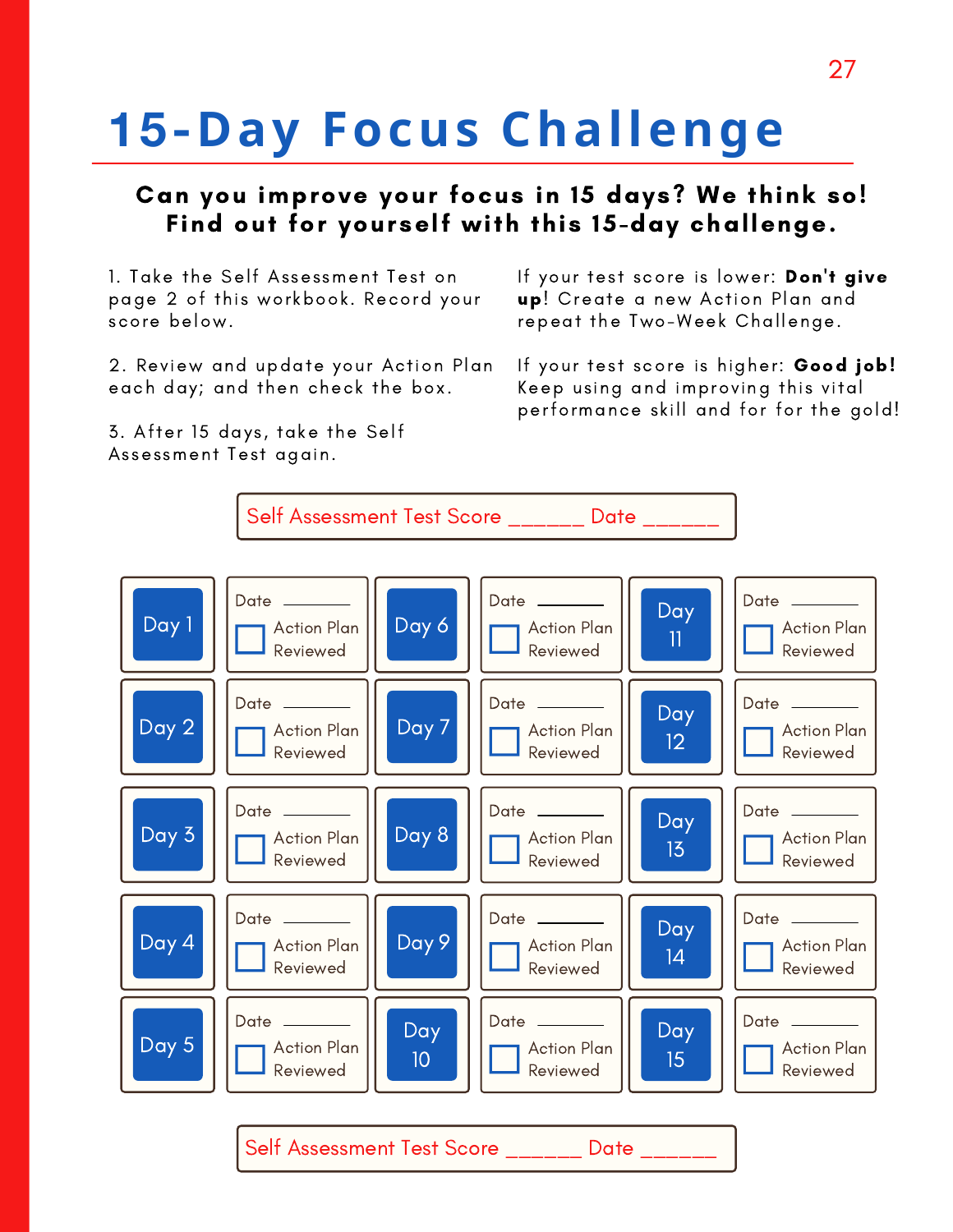# <span id="page-27-0"></span>**Keep a Focus Journal**

Make a daily entry in a diary or journal about your focus. Use the journal to track your progress and write a plan to use your focus the next day. Over time you will see your improvements and benefits. Below is an entry form example you can use.

Date: \_\_\_\_\_

1. What did I do today with 100% focus? 2. When should I have been more focused today? 3. How will I use my focus skills tomorrow?

Date:

1. What did I do today with 100% focus? 2. When should I have been more focused today? 3. How will I use my focus skills tomorrow?

Date:

1. What did I do today with 100% focus? 2. When should I have been more focused today? 3. How will I use my focus skills tomorrow?

Date:

1. What did I do today with 100% focus? 2. When should I have been more focused today? 3. How will I use my focus skills tomorrow?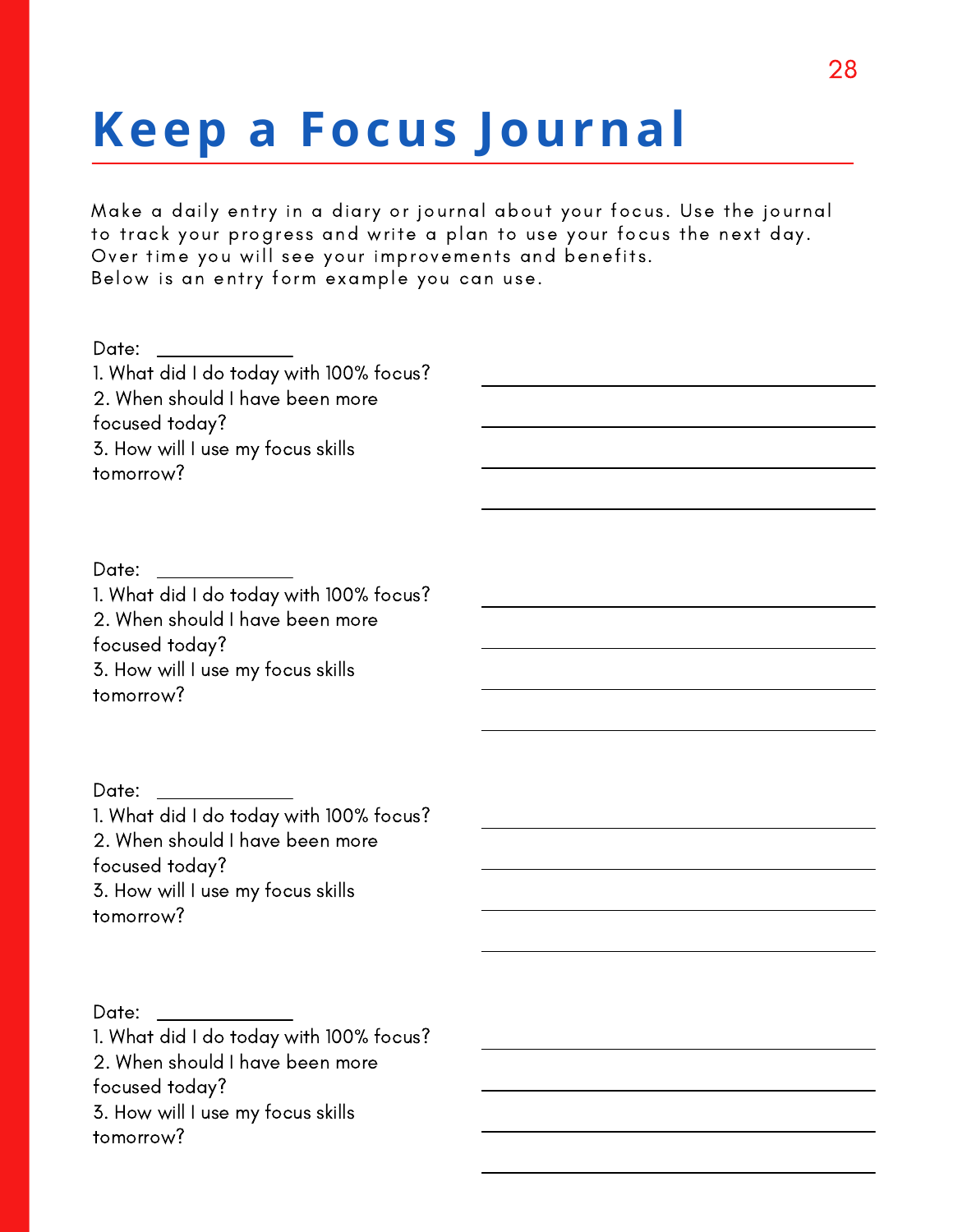## **Focus Journal**

Date: 1. What did I do today with 100% focus? 2. When should I have been more focused today? 3. H o w will I u s e m y f o c u s s kills tomorrow?

Date:

1. What did I do today with 100% focus? 2. When should I have been more focused today? 3. H o w will I u s e m y f o c u s s kills tomorrow?

Date:

1. What did I do today with 100% focus? 2. When should I have been more focused today? 3. H o w will I u s e m y f o c u s s kills tomorrow?

Date:

1. What did I do today with 100% focus? 2. When should I have been more focused today? 3. H o w will I u s e m y f o c u s s kills tomorrow?

Date:

1. What did I do today with 100% focus? 2. When should I have been more focused today? 3. H o w will I u s e m y f o c u s s kills tomorrow?